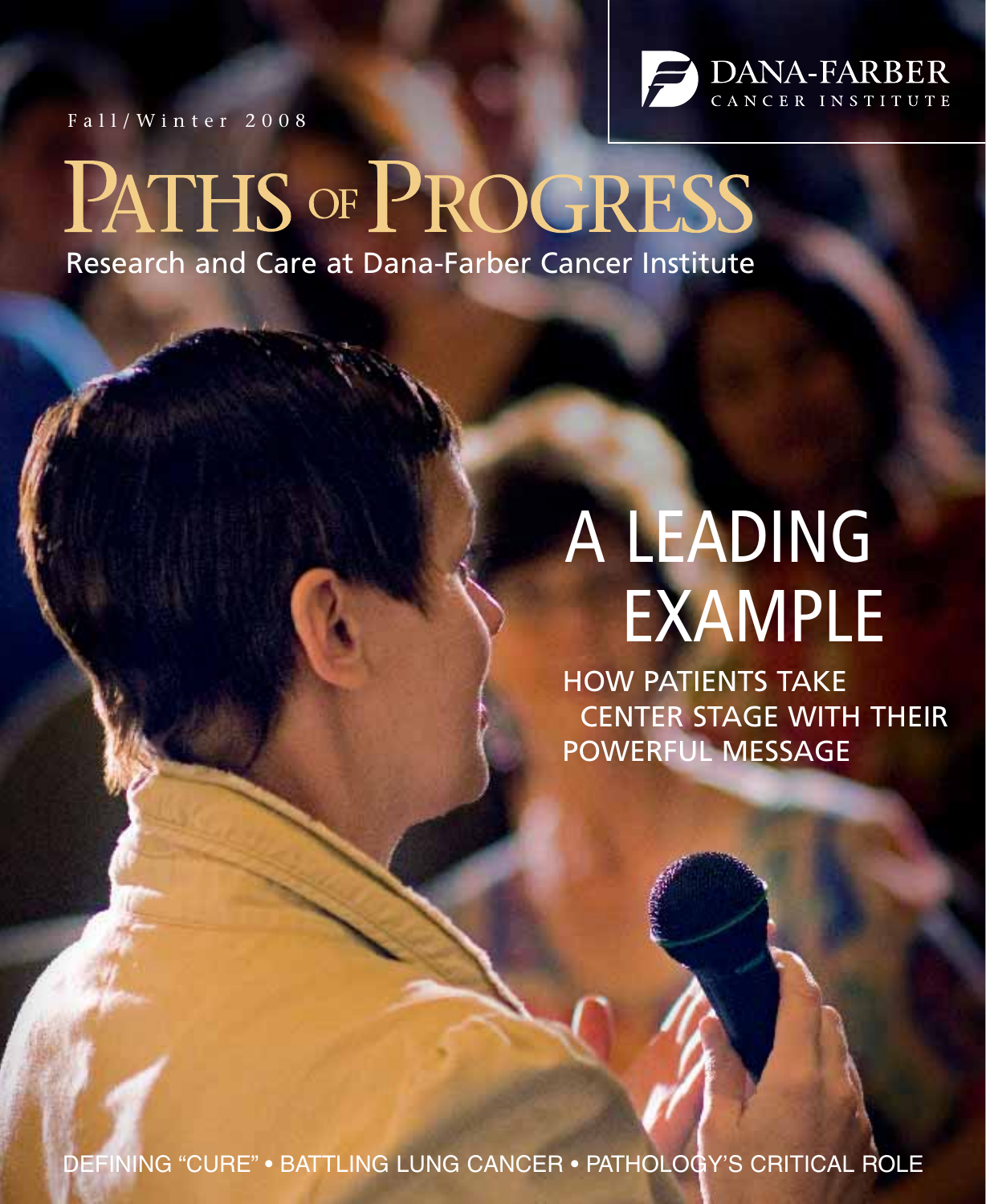### From the President

ore than half a century of scientific and clinical advances have changed the way cancer Lis perceived by the general public and the medical community. Prior to World War II, physicians widely believed that cancers could not be thwarted by chemical-based medicines, a bias shattered in the late 1940s when Dana-Farber founder Dr. Sidney Farber demonstrated that drugs could produce remissions in childhood leukemia. In the intervening years, treatments and survival rates have improved to the point where a number of cancers are viewed as conditions that can be controlled, contained, and treated as chronic illnesses – often for many years, with a high quality of life. Too many others, unfortunately, still defy our best efforts to improve survival. However, the overall outlook is brightening every day.

As an article in this issue of *Paths of Progress* asks, what will a cure for cancer look like? Based on all the trends we can discern in the laboratory and the clinic, it's clear that a cure won't take the form of a single agent that can quell all of the roughly 400 related conditions that go by the name 'cancer.' Cancer is too complicated a disorder at both the molecular and larger biological level for any "magic bullet" approach. More likely, as our understanding of the genetic directives underlying cancer grows, a variety of individualized treatments will be needed to strike the multiple weak

points in tumors' molecular makeup. Still, it is a sign of how far we have come, and how confident we have reason to be, that we can speak of conquering a condition that once instilled such universal fear that its name was rarely spoken.

As a group, the stories in this issue can be thought of as offering a mid-course look at how the journey toward cures is faring. The pieces on lung cancer research and cancer pathology illustrate the state of the art in these two areas. The articles on the Patient and Family Advisory Councils and the physical and emotional ups and downs of living with cancer focus on the personal side of disease, exploring how patients call on their coping skills and sometimes direct their energy toward improving the care they and others receive.

Although it is impossible to know how cancer treatment will evolve and be refined in the years ahead, we do know that patients – as advocates, participants in clinical trials, and teachers about the human spirit – will be the true heroes in the process. I hope you enjoy reading about our progress.

Eswood Man off.

Edward J. Benz Jr., MD President, Dana-Farber Cancer Institute

#### **PATHS OF PROGRESS** *Fall/Winter 2008* Volume 17, Number 2

**President, Dana-Farber Cancer Institute** *Edward J. Benz Jr., MD* **Chief Medical Officer** *Lawrence N. Shulman, MD* **Chief Scientific Officer** *Barrett J. Rollins, MD, PhD* **Chief Clinical Research Officer** *Philip W. Kantoff, MD* **Chief of Staff** *Stephen E. Sallan, MD* **Chair, Medical Oncology** *James D. Griffin, MD* **Chair, Pediatric Oncology** *Stuart H. Orkin, MD* **Chair, Radiation Oncology** *Jay R. Harris, MD* **Chair, Executive Committee for Research** *David M. Livingston, MD* **Senior VP for Experimental Medicine** *Lee M. Nadler, MD* **Senior VP for Patient Care Services, Chief Nurse** *Patricia Reid Ponte, RN, DNSc, FAAN* **Senior VP for Research** *Beverly R. Ginsburg-Cooper, MBA*

| <b>Senior VP for Communications</b> Steven R. Singer                                                                         |
|------------------------------------------------------------------------------------------------------------------------------|
| <b>Editor</b> Michael Buller                                                                                                 |
| Design John DiGianni                                                                                                         |
| <b>Associate Editor Robert Levy</b>                                                                                          |
| <b>Articles Editor</b> Saul Wisnia                                                                                           |
| <b>Contributors</b> Christine Cleary, Cindy Hutter, Prashant Nair, Debra Ruder,<br>Richard Saltus, Dawn Stapleton            |
| Production Assistance Patricia Cleary, Jacqueline Czel, Molly Gillette,<br>Kimberly Regensburg, Lee Whale                    |
| <b>Photography</b> Sam Ogden, Joshi Radin, Getty Images                                                                      |
| Paths of Progress is published twice a year by Dana-Farber Cancer Institute's                                                |
| Department of Communications. If you have any comments or would like to be<br>removed from the mailing list, please contact: |
| $M_{\rm tot}$ . In $M_{\rm tot}$ is the indice $D_{\rm tot}$ is the inter-                                                   |

Michael Buller, Editor, *Paths of Progress* Dana-Farber Cancer Institute, Department of Communications 44 Binney Street, Boston, MA 02115-6084 (617) 632-4090 *michael\_buller@dfci.harvard.edu*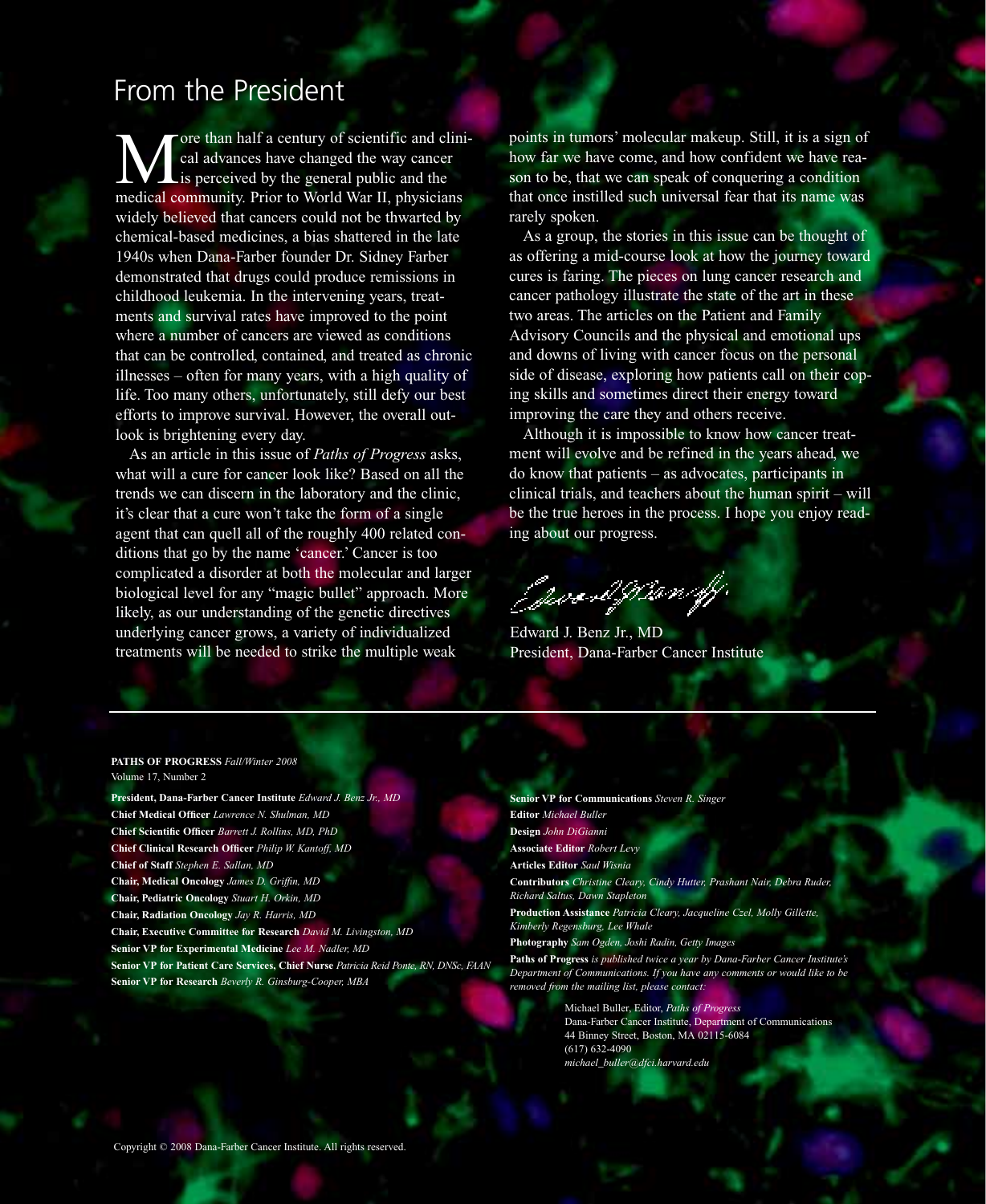# PATHS OF PROGRESS Fall/Winter 2008

# **Contents**

#### **8 What Is a Cure?**

*By Richard Saltus* Advances in research and in our understanding of its underpinnings are changing how we talk about treating and curing cancer.

#### **13 Ups and Downs**

*By Saul Wisnia* With support and understanding from friends, family, and caregivers, patients navigate the many obstacles on the road to recovery.

#### **16 Lung Distance**

*By Rob Levy*

As researchers unravel the genetic mysteries of lung cancer, they're extending the reach of treatment for the disease.

#### **22 Leading the Way**

*By Christine Cleary*

For 10 years, members of the Patient and Family Advisory Councils have been tireless advocates for the power of patient-family centered care.

#### **26 Journey to the Center of Diagnosis**

*By Prashant Nair*

On its travels from laboratory to laboratory, a tumor leaves behind a critical trail of knowledge, discovery, and diagnosis.

#### **30 First Person: Cori Liptak, PhD**

#### *Edited by Dawn Stapleton*

Senior psychologist Cori Liptak, PhD, talks about the vital role the psychosocial clinician plays in treating both pediatric patients and their families.

#### **Departments:**

#### Dateline, page 2

Including: Crafting cancer legislation, an award for Dana-Farber's patient-centered care, and the growing field of pyschosocial oncology and palliative care.

#### Discoveries, page 6

Including: The promise of targeted therapies, two studies on colon cancer risk, and a new mathematical tool for cancer genes.



*www.dana-farber.org*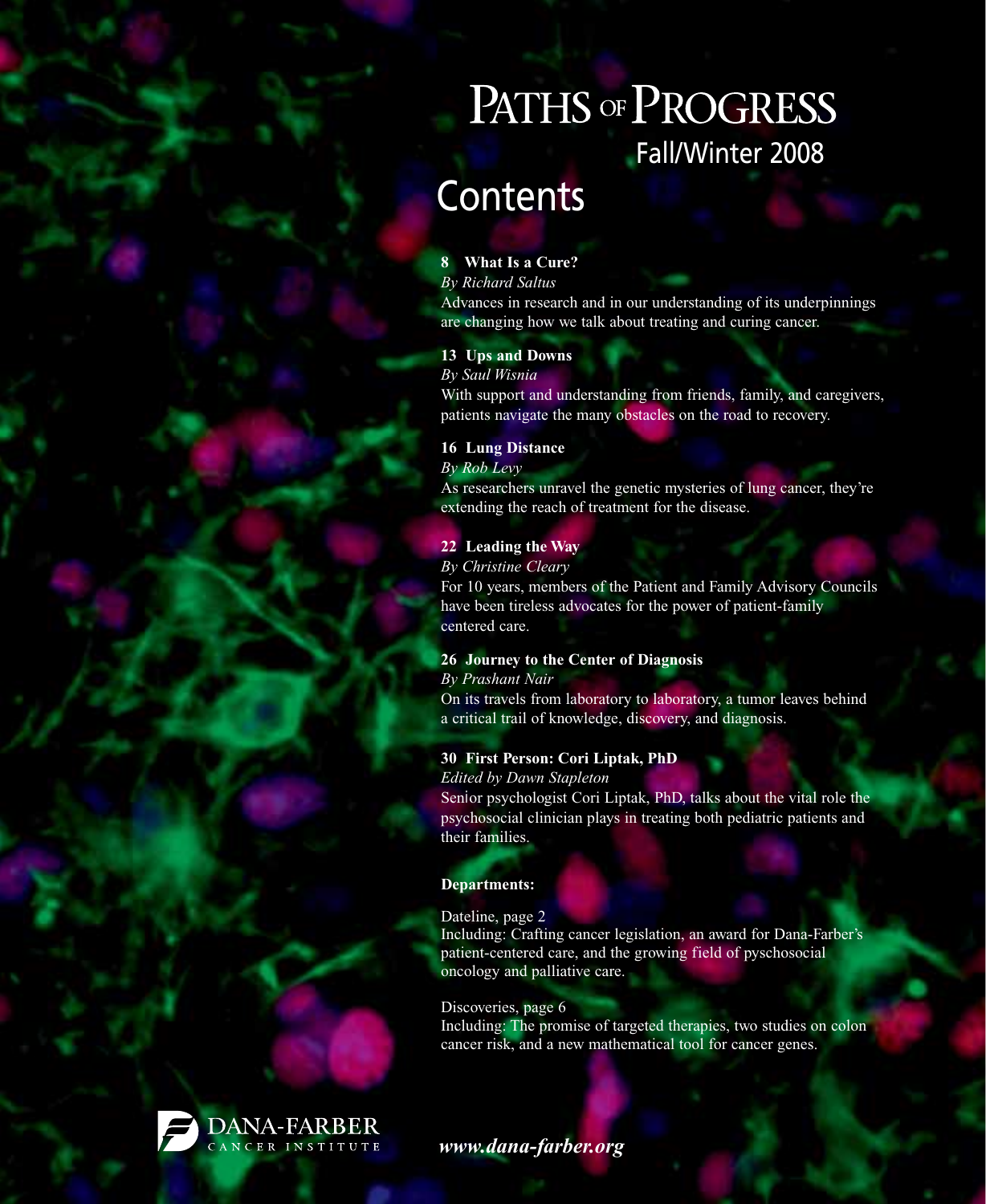Dateline

### news around the Institute

### Crafting cancer legislation

Dana-Farber President **Edward J. Benz Jr., MD,** is helping shape legislation that aims to reenergize and reengineer the nation's war on cancer.

A developing bill, co-sponsored by Sens. Edward Kennedy (D-Mass.) and Kay Bailey Hutchison (R-Texas), seeks to overhaul the 1971 National Cancer Act by improving the coordination of cancer research, prevention, and treatment, and by expanding funding to the National Cancer Institute. The senators solicited the advice of Benz, who calls for a more holistic approach to the fight against cancer, one that promotes collaboration among research centers and hospitals, insurers, foundations and advocacy groups, private industry, and government.

"We need to make research part of each and every initiative and intervention associated with cancer, whether it's basic biological research, public health, nursing, or clinical research," says Benz, who was invited by Kennedy to speak at a U.S. Senate Committee hearing in May titled "Cancer: Challenges



**Dana-Farber President Edward J. Benz Jr., MD, testifies at a U.S. Senate Committee hearing this spring.**

and Opportunities in the 21st Century."

Benz also notes the importance of increasing access to cancer care, especially among traditionally underserved groups, and raising participation in clinical trials by encouraging private and government insurers to pay the basic medical costs of trial participants.

Dana-Farber's involvement with a national bill speaks to Benz's position as a leader in the oncology field; he serves as president of the Dana-Farber/Harvard Cancer Center and the Association of American Cancer Institutes, which represents 92 comprehensive cancer centers. Benz also co-chairs the Research Working Group, a panel of scientists, physicians, and policy advocates that recently surveyed the body of cancer research currently being conducted in the U.S.

The Senate committee is considering new cancer legislation at a time when federal funding for independent investigators is leveling off, potentially hampering the pace of cancer research. Legislators plan to send the bill to the full Senate and House of Representatives in 2009.

### New academic department supports growing fields

The growing depth and breadth of services in psychosocial oncology and palliative care at Dana-Farber has led to the creation of a joint academic department for these areas.

The new Psychosocial Oncology and Palliative Care department, which is chaired by **Susan Block, MD,** a recognized leader in these fields, brings together several separate adult and pediatric programs, many of which share common clinical, practice, and research concerns.

Psychosocial oncology caregivers provide support for handling anxiety and sadness, depression, changes in thinking and behavior, and personal and spiritual issues through all phases of the cancer experience. Palliative

care specialists focus on managing pain and other physical symptoms, along with emotional concerns and decision-making challenges that patients and their families face as they cope with a life-threatening illness. Though the two areas' services are unique, they have the same objective: helping patients and families maintain the best quality of life.

"Our goal, through collaboration among our services, is to support our clinicians, amplify our impact on patients, and create a national model for care," says Block.

A compelling reason to form the new department, according to Dana-Farber President **Edward J. Benz Jr., MD,** was that the size and scope of activities and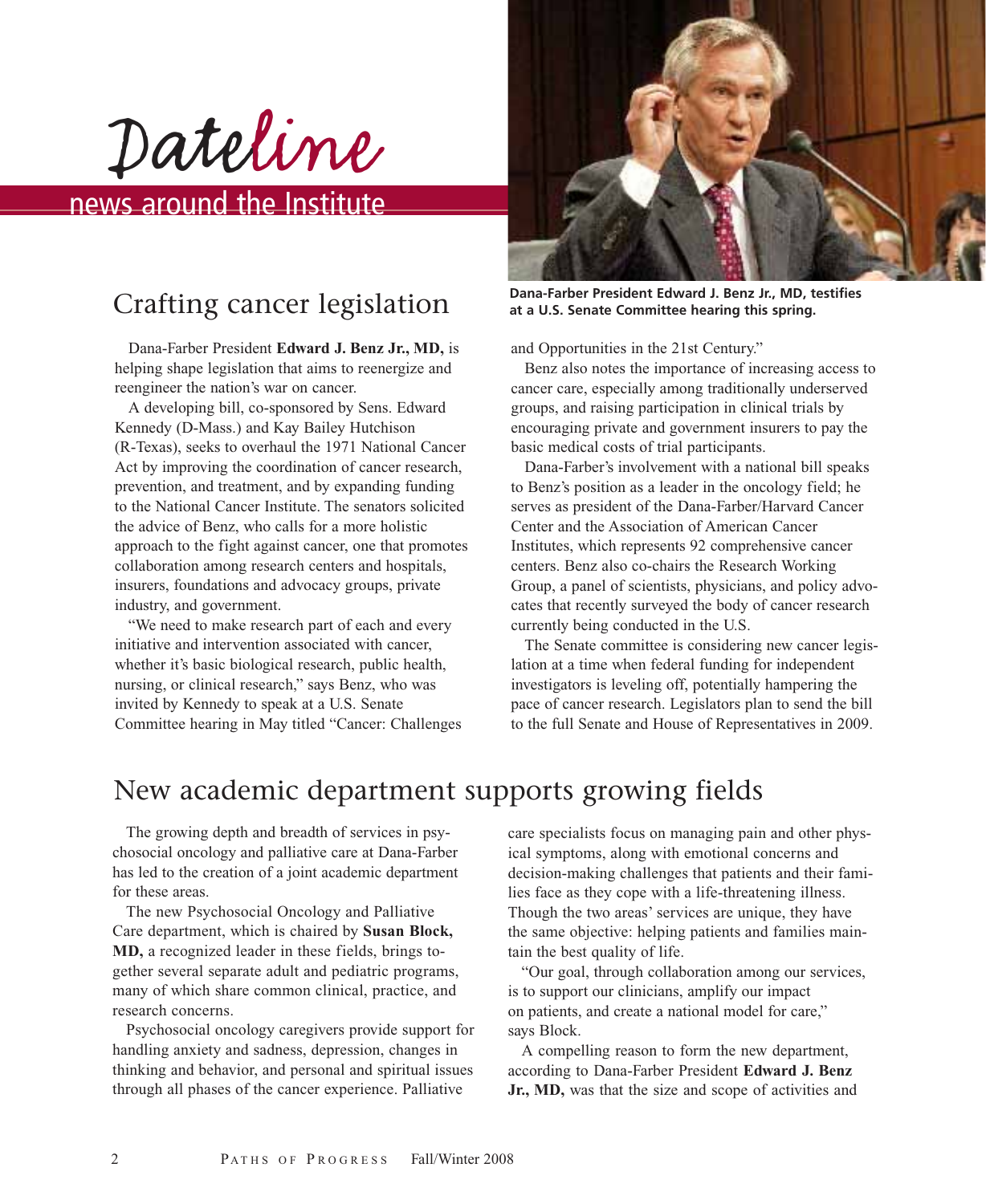personnel have grown rapidly in these patient-care areas. The Institute also conducts a wide array of education programs and research on cancer-related mental health issues.

"What were small programs only a few years ago have become internationally respected and leaders in the field," says Benz.

Dana-Farber faculty who work in psychosocical oncology and palliative care will be part of an interdisciplinary group with a common mission. The department will also provide a single point of connection between the mental health and palliative care faculties and their academic homes in Adult or Child Psychiatry, Medicine, and Pediatrics, create opportunities for collaborations, and assure that the perspectives and interests of psychosocial oncology and palliative care faculty members are appropriately represented in the Institute's academic councils.

### Dana-Farber cited as role model in partnering with patients

Dana-Farber's efforts to involve patients and their families in clinical caregiving were recognized in April with the Blue Cross Blue Shield of Massachusetts (BCBSMA) Health Care Excellence Award.

In bestowing the honor, which carries a \$100,000 award, a panel of national and local leaders in health care delivery cited Dana-Farber as a pioneer in engaging and empowering patients in every aspect of care, from the bedside to the boardroom.

"One of the ways to improve our health care system is to recognize and support organizations that can guide us to exceptional achievement in creating and implementing innovative programs and partnerships," says Cleve Killingsworth, BCBSMA's chairman and CEO. "Dana-Farber has transformed the delivery of care through its entire organization by encouraging collaboration, communication, and engagement with patients – activities that are critical to ensuring that the quality of health care in Massachusetts remains of the highest standard."

More than 30 organizations submitted nominations for the award, which was established in 2007 to recognize organizations that excel in improving the safety and effectiveness of health care in the Commonwealth.

Using the occasion of this recognition to recommit the Institute to safe, patient- and family-centered care, DFCI President **Edward J. Benz Jr., MD,** launched a set of initiatives "to ensure that both our culture of

safety and our safety practices will remain the best that can possibly be achieved." Highlights include:

• Opening adult clinics earlier, so patient check-in starts at 7 a.m. to accommodate more people.

*Continued on next page*



**Clinical staff like Latoya Toney-Morris are spreading patient appointments more evenly throughout the day.**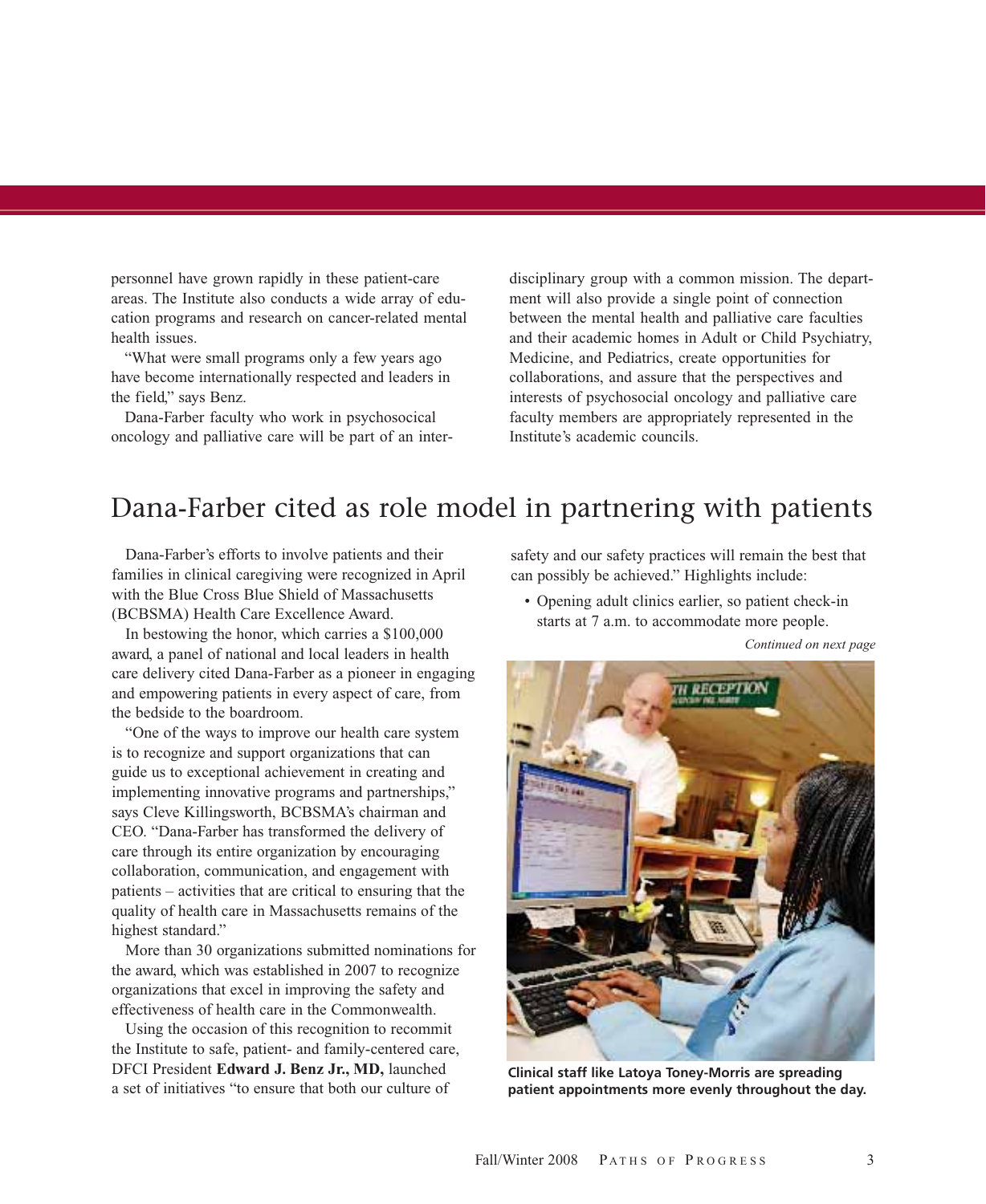Dateline

### news around the Institute

- Creating new scheduling guidelines and systems to help spread out the peak of patient volume.
- Adding more infusion chairs, exam rooms, and staff.
- Increasing the number of DFCI patients seen at the Faulkner Hospital satellite clinic and the cancer center at Milford Regional Medical Center. Preparations are also under way for new sites in Weymouth, Mass., and Londonderry, N.H.
- Appointing **Sharon Lane, RN, MSN**, as the new associate director of the Center for Patient Safety

and creating a new medication safety officer position in the Pharmacy.

- Establishing a new training program to build more effective and collaborative clinical teams.
- Surveying front-line staff about their perceptions and recommendations about patient safety, and developing a new online education program.
- Deploying two Information Services initiatives to reduce the risk of human error in computerized clinical systems.

### Pediatric researchers top list of recent faculty honors

Dana-Farber pediatric oncologist **David Pellman, MD,** was named one of 56 new Investigators by the Howard Hughes Medical Institute (HHMI), one of the nation's largest philanthropies and supporters of biomedical research, in May. HHMI holds nationwide competitions to select scientists who are at a relatively



**Pediatric oncologist David Pellman received national recognition for his groundbreaking research on aneuploidy.**

early stage in their careers, highly productive, and pursuing groundbreaking research.

Pellman studies aneuploidy, the abnormal chromosome numbers often observed in cancer cells. Working with yeast and mouse models, Pellman and colleagues discovered an important route to aneuploidy and cancer: doubling the entire set of chromosomes (also known as polyploidy).

"The idea that the doubling of the genome would contribute to tumor development is one of those ideas that's been out there, would get revisited every 10 years or so, but would then be forgotten," says Pellman, who hopes to develop new treatment approaches that exploit the biological differences between normal and aneuploid cells.

In another honor, the Society for Pediatric Research recently awarded an E. Mead Johnson Award to **Todd Golub, MD,** for his pioneering work in cancer genomics. Golub, a Dana-Farber and Children's Hospital Boston pediatric oncologist, also directs the cancer program at the Broad Institute of Harvard and MIT. He is best known for developing new technology for using mRNA and microRNA expression profiles, which indicate activity levels of different genes, to classify cancers and predict their behavior.

Most recently, Golub established an entirely new way to use gene expression data to identify drugs that mimic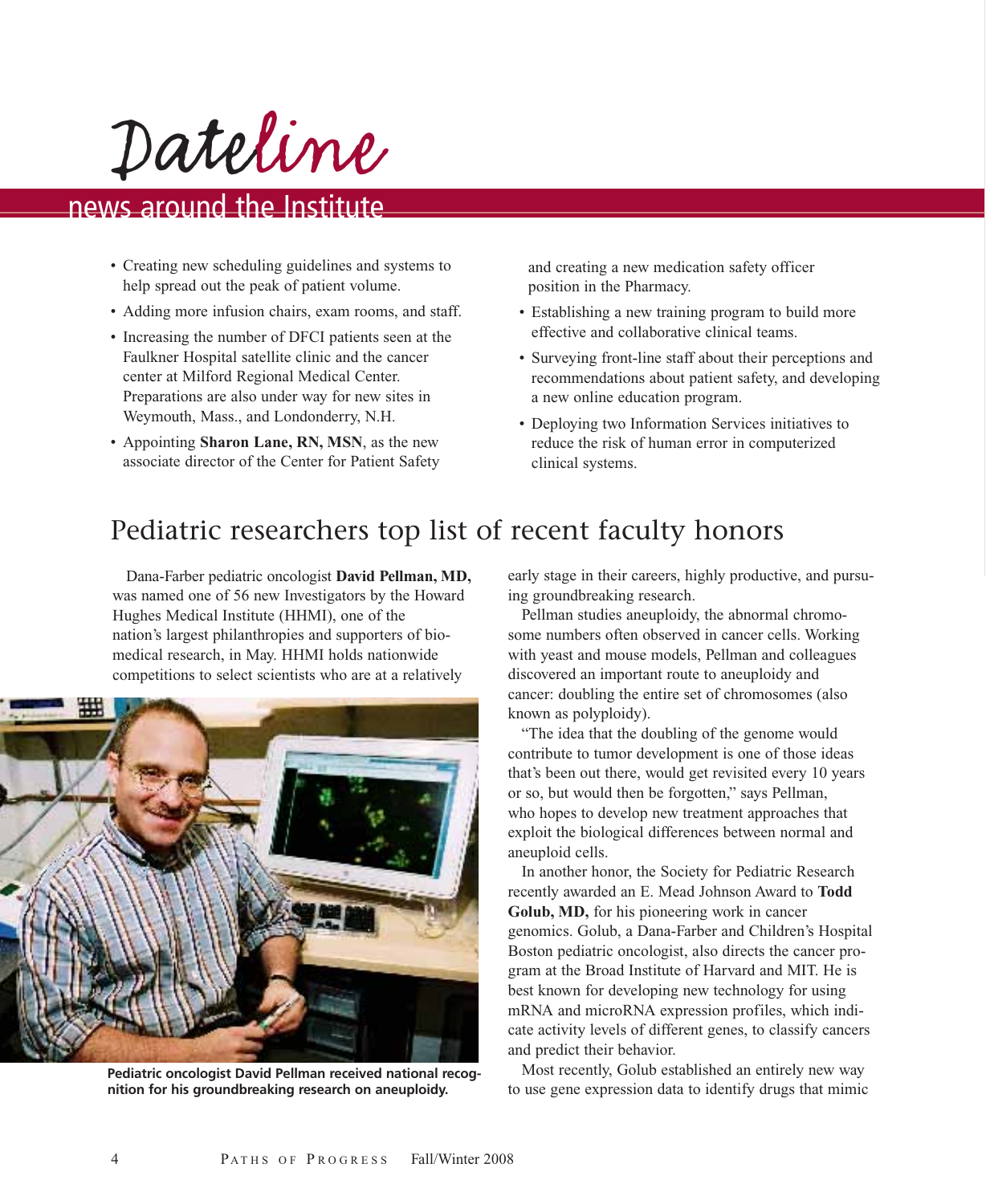

### Additional awards and honors

Several Dana-Farber faculty members were honored at the American Society of Clinical Oncology's (ASCO) annual meeting in the spring. **Bruce Johnson, MD,** director of the Lowe Center for Thoracic Oncology, took home a new ASCO honor, the Translational Research Professorship. It is designed to support oncologists dedicated to bringing advances in basic sciences into clinical practice and to mentoring other translational researchers. He was also named to the ASCO Board of Directors. **Jay Harris, MD,** chair of

the Radiation Oncology Department, was named winner of the annual Gianni Bonadonna Breast Cancer Award for his outstanding achievements in breast cancer research and treatment.

**Elizabeth Cooley, RN, BSN; Lisa Doherty, RN, NP; Bette Jeanne Kelly, RN, MS; Jeannine Sudol, RN, BSN;** and **Annette Werger, NP, MS,** were selected from a field of hundreds across the state to be recognized for their special work in *The Boston Globe's* sixth annual Salute to Nurses. The DFCI caregivers

were nominated by patients or families for the honor.

**Marsha Fonteyn, RN, PhD,** is this year's recipient of *Nursing Spectrum* magazine's Excellence Award for mentoring in New England. **Susan DeCristofaro, RN, MS,** director of Patient and Family Education, and **Linda Pellerin, RN, MSN,** clinical nurse specialist, were finalists in the community service and teaching categories, respectively. The awards support and celebrate nurses who shine in clinical care, community service, management, mentoring, and teaching.

or oppose genetic changes induced by disease. The technique analyzes changes in gene expression of diseased versus normal cells, and compares them with similar changes induced by a battery of FDAapproved drugs.

Golub's translational research accomplishments were further recognized with his recent election to the American Society for Clinical Investigation. The society acknowledges the achievement of scientists who have leveraged laboratory findings into advances in medical care.



**Multiple societies honored cancer genomic pioneer Todd Golub.**

### Green efforts earn statewide recognition

Dana-Farber was named the 2008 Green Binny Institutional/Non-Profit of the Year in October. The statewide honor, by the Massachusetts Recycling Coalition, is given annually to an organization that shows leadership in recycling and waste reduction.

"The Institute is committed to protecting natural resources, reducing waste, and promoting a healthy environment for patients, employees, and visitors. This award is evidence that our efforts are working," says DFCI's Director of Environmental Health and Safety

Melissa McCullough, MS, CHMM, CIH.

The Green Binny is one of several environmental awards that Dana-Farber has earned in recent years. The Institute has won two merit awards and a WasteWise Partners of the Year award from the U.S. Environmental Protection Agency. It's also been recognized by Hospitals for a Healthy Environment (H2E) for its success in reducing the use of products with mercury and the release of mercury waste, and by the City of Boston for being a bike-friendly business.  $\blacksquare$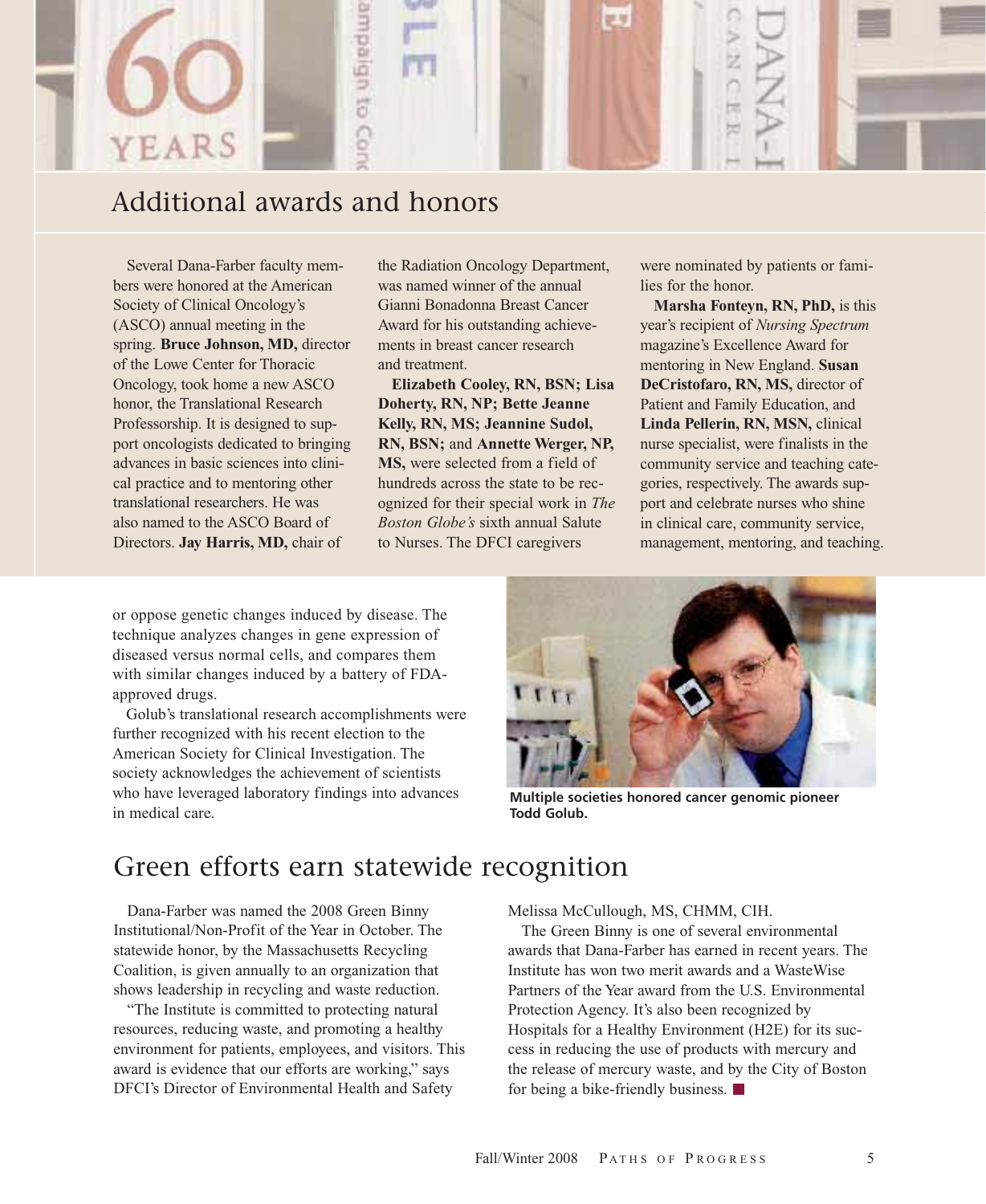# **Discoveries** at the Institute

# **Research sharpens picture of colon cancer risk**

Two recent studies by Dana-Farber scientists provide additional details about who is at increased risk for colorectal cancer and who may have the best chance of surviving it.

One study found that having a family history of colon or rectal cancer doubles one's risk of developing the disease but also improves the odds of survival if the cancer does occur. Researchers, led by **Jennifer Chan, MD, MPH, Charles Fuchs, MD, MPH,** and **Jeffrey Meyerhardt, MD, MPH,** found that patients treated for advanced, stage 3 colorectal cancer fared significantly better if they had a first-degree relative (parent, sibling, or child) with the disease than if they had no such family history. The investigators don't fully understand why this is the case but hope further research will reveal the answer.

The second study reported that people diagnosed with colon cancer who had abundant vitamin D in their blood were less likely to die during a follow-up period than those who were deficient in the vitamin. The findings are intriguing, but study leaders **Kimmie Ng, MD, MPH,** and Fuchs say further studies are needed to examine whether supplements can benefit colorectal cancer patients. **Colon cancer cells**



# **Success of drug in melanoma patient burnishes promise of targeted therapies**

The future of personalized cancer therapy came into sharper focus this spring when Dana-Farber researchers achieved a medical



first – using a "targeted" drug to drive a patient's metastatic melanoma into remission.

The case involved a 79-year-old woman who had several melanoma tumors in her abdomen. When lab tests showed the tumor cells carried an abnormality in a gene called *KIT*, the patient enrolled in a clinical trial involving Gleevec®, a drug known to target that gene. Four weeks after she began therapy, imaging exams showed a dramatic reduction in tumor size and activity. Four months later, the tumors were still in check.

**Stephen Hodi may Stephen Hodi** may be equally successful.

ple that we can find an Achilles' heel" – a gene critical to tumor cell growth and proliferation – "in melanoma and, by targeting that gene with a drug, cause the cells to die," says Dana-Farber's **Stephen Hodi, MD,** who led the study. "It is especially significant because there haven't been any effective treatments for melanoma patients with metastatic disease."

Because *KIT* mutations are found in only a small percent of melanomas, Gleevec does not represent a universal treatment for the disease. But the case suggests that drugs that target other gene abnormalities in melanoma cells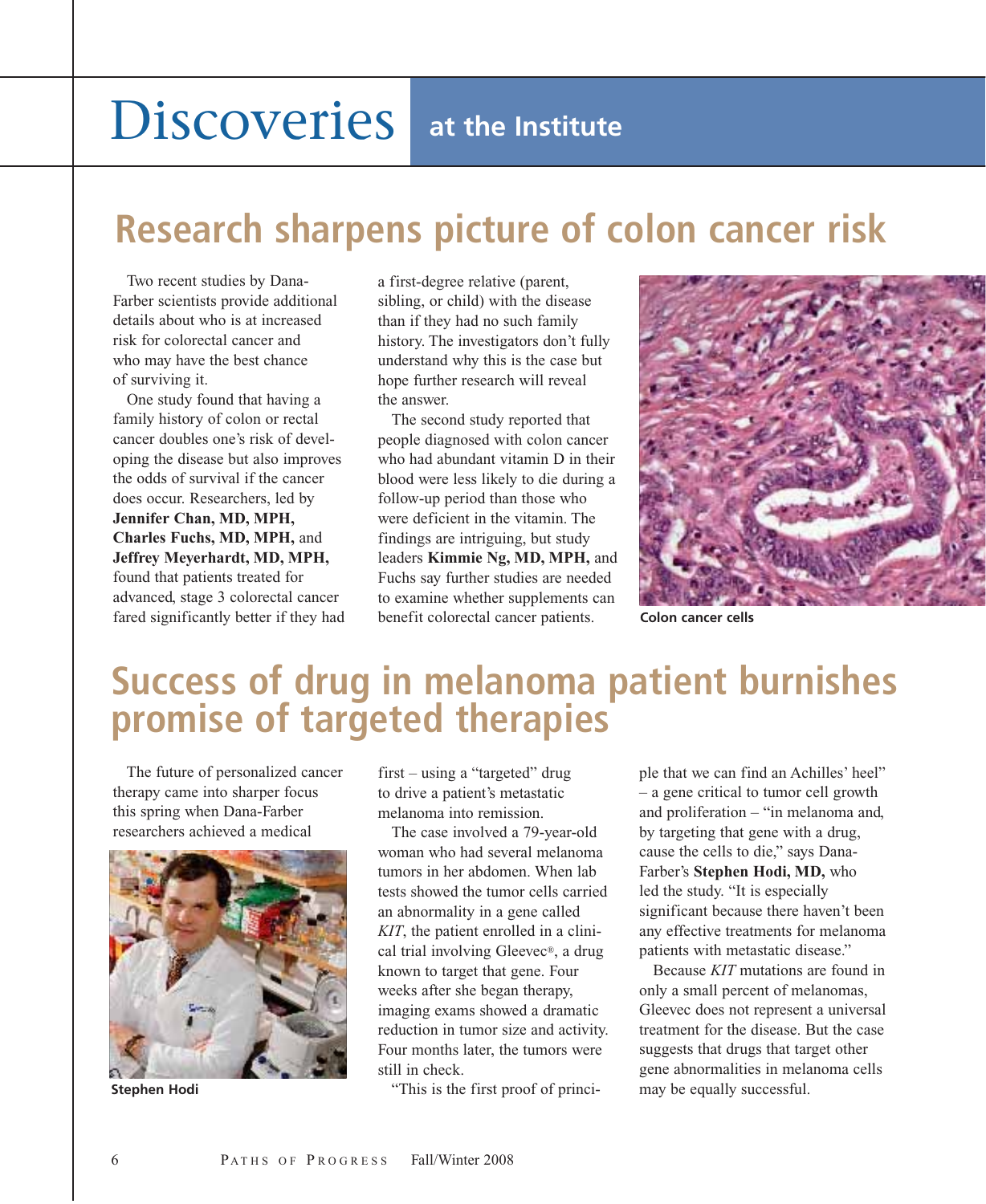# **Mathematical tool searches for cancer genes**

The advent of technology for scanning thousands of genes at a time to see which are mutated in cancer cells has presented researchers with a downpour of data – and a quandary. How to sort through the dozens or even hundreds of genes that often turn up abnormal on such scans to determine which are truly involved in cancer, and which are merely decoys?

Investigators at Dana-Farber and Memorial Sloan-Kettering Cancer Center have developed a set of mathematical formulas, or an algorithm, to do just that. The algorithm, now freely available to scientists online, ranks genes by their likelihood of being involved in cancer. In a study published this spring, the researchers showed that a gene identified by the algorithm as a likely tumor restrainer indeed plays that role in a common type of brain cancer, and is not a mere "bystander" to another restrainer gene.

The algorithm promises to be especially valuable to The Cancer Genome Atlas (TCGA) pilot project, a federally led effort to explore genomic changes linked to human cancer, according to Dana-Farber's **Lynda Chin, MD,** senior author of the study and a leading participant in TCGA.

"As the project begins to map the genetic alterations in different kinds of cancer, we need to be able to discriminate between alterations that truly are relevant to the disease and those that are not," she says. "The new algorithm, which was developed in collaboration with Dr. Cameron Brennan of Memorial Sloan-Kettering, will help us do that."

# **Patients' worries and wishes gain attention**

New research is shedding light on patients' concerns and preferences when diagnosed with cancer and when completing trials of new treatments.

In one study, Dana-Farber investigators found that elevated levels of anxiety may cause women with ductal carcinoma *in situ* (DCIS), the most common form of noninvasive breast cancer, to overestimate their risk of recurrence or of dying from breast cancer.

"Although DCIS typically is a very treatable disease, many women diagnosed with it develop inaccurate risk perceptions," says **Ann Partridge, MD, MPH,** who led the study with Dana-Farber colleague **Eric Winer, MD.** "This exaggerated sense of risk needs to

be addressed, as it may cause women to make poor treatment choices and adversely affect their emotional well-being and subsequent health behaviors."

In a second study headed up by Partridge and Winer, an overwhelming majority of patients participating in clinical trials to test new therapies said they'd like to receive reports of the trial outcomes. These results countered the conventional view that such information would cause patients anxiety and confusion.

"We can share results safely," says Partridge. "Patients appreciate learning them, and it doesn't interfere with the clinical trial process in any negative way, as far as we could detect."



**Eric Winer and Ann Partridge**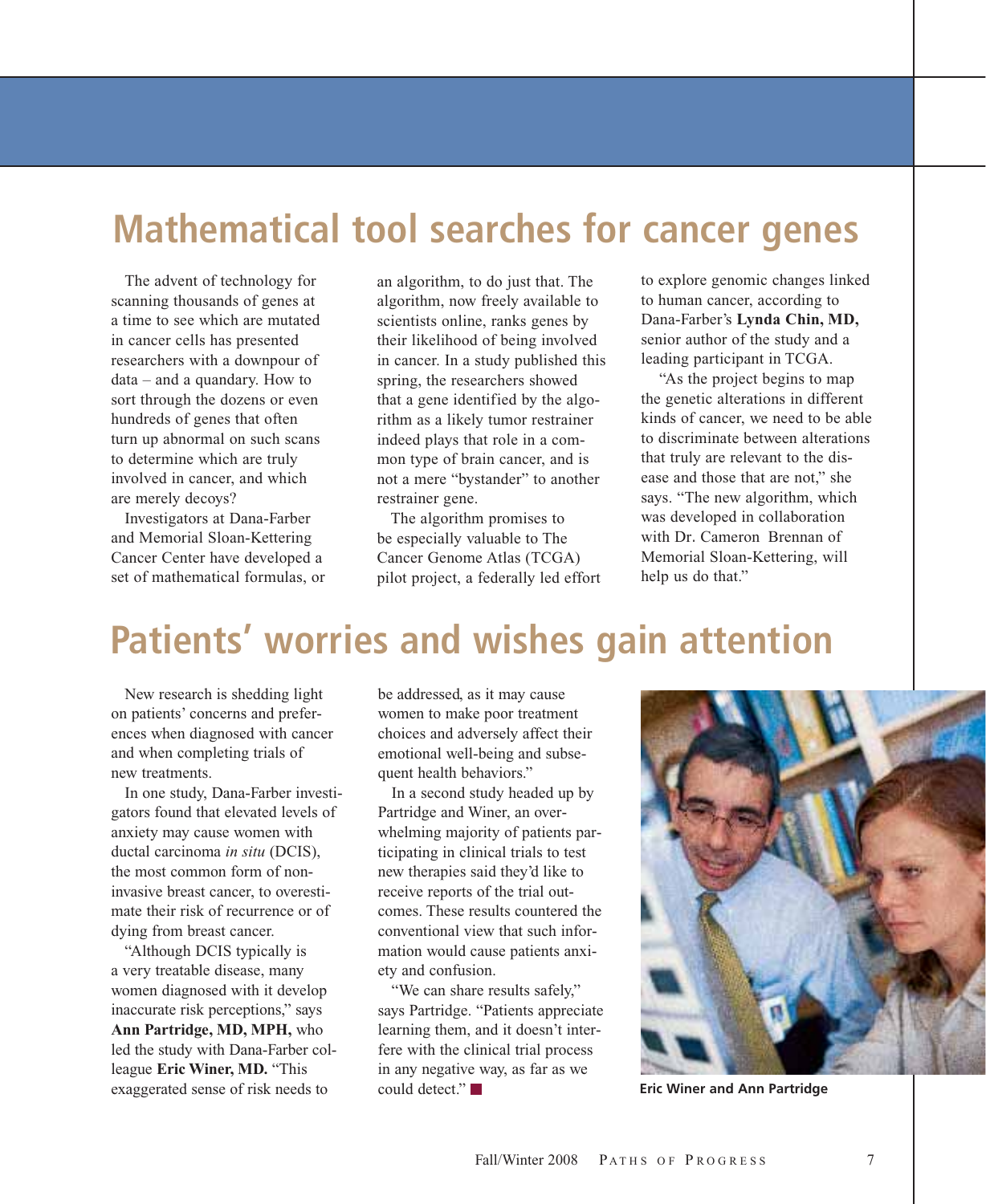# What is aCure?

As our knowledge of cancer grows, our vocabulary for dealing with the disease grows with it.

By Richard Saltus

Not so long ago, cancer was<br>so feared that many dared<br>not say its name: "The<br>Rig C" they called it These days so feared that many dared not say its name: "The Big C," they called it. These days, people speak much more openly and the disease has lost some of its stigma and death-sentence aura. Treatments are better, mortality rates are falling, and incidence rates for some forms of cancer are declining.

Now another "C" word bubbles up often in the cancer community – "the cure." It's hardly a new word, of course: A "cure for cancer" has long been near the top of humankind's wish list. The earliest documented case of cancer, recorded on papyrus in about 1,500 BC in Egypt, was treated by burning with a hot iron. The ancient physicians opined that the disease was not curable. But with the explosion of knowledge about cancer beginning in the mid-20th century, optimism surged. In the 1970s, for example, the American Cancer Society (ACS) used a slogan, "We want to wipe out cancer in your lifetime."

Today, "For the Cure" is a frequent rallying cry in the names of organizations and fundraising events. At Dana-Farber and other cancer centers, health care providers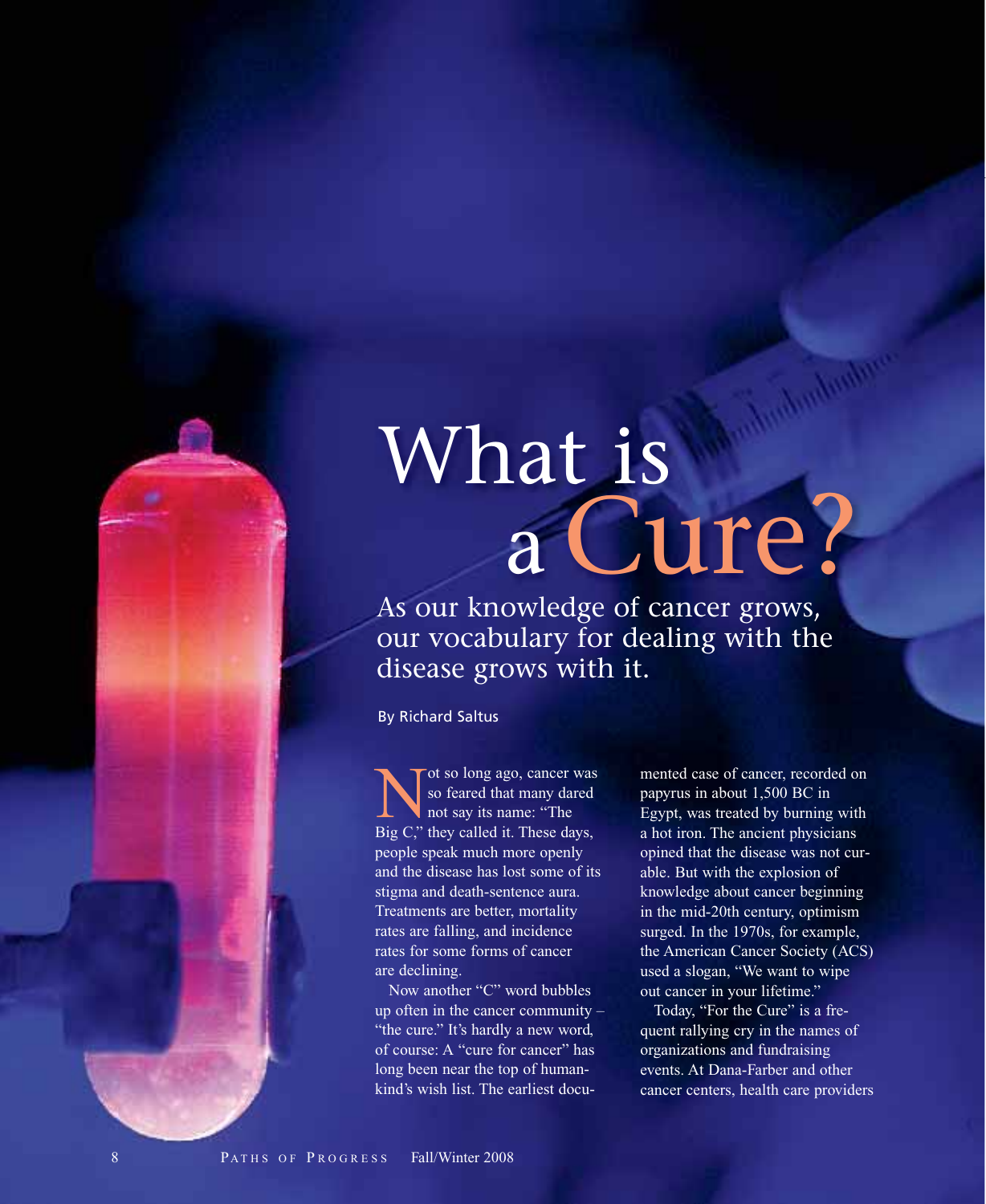"People tend to forget where we were and where we are now – our progress is incremental, but our progress is real." — Len Lichtenfeld, MD

will tell you that being part of this mission is what brings them to work every day.

After all, the reasoning goes, science and technology have defeated polio and smallpox, sent people to the moon, unlocked the code of the human genome. Why should biomedicine not eradicate the scourge of cancer?

But with increasing knowledge of cancer's many faces and its ability to outwit medical attacks, the definition of the term "cure" grows more ambiguous. As researchers delve ever deeper into the genetic jungle of the cancer cell, their vision of an outright cure – especially a single, cancer-eliminating solution – is giving way to other "c" words, such as conquer, control, and making cancer a chronic disease: a successful long-term campaign rather than a knockout blow.

"Cure is a word that I don't use a great deal; it is promising something that may or may not be possible," says Robert J. Mayer, MD, a senior cancer researcher at Dana-Farber and physician at Dana-Farber/Brigham and Women's Cancer Center. "Instead I say to patients, 'You will be alive and well, and in 20 years we'll look back at this and have a chuckle.'"

Certainly, some cancers can be cured today, and others will be in the future. Cancer is an umbrella term for several hundred different diseases all caused by damaged DNA that spurs cells to grow uncontrollably, invade tissues and organs, and spread menacingly to distant parts of the body. Further complicating matters, cancer cells

aren't derailed by a lone defect, but often have an array of abnormalities that enable them to survive the body's cellular self-destruct mechanisms. They are also quite adept at evading even the most powerful and toxic cancer drugs. Few scientists today envision one all-powerful key that would solve the puzzle.

"Will we have the magic bullet that will cure all cancer? The answer is no, but we *will* increasingly be able to keep this disease under control – people will live a long time with it," says Len Lichtenfeld, MD, deputy chief medical officer for the ACS. "People tend to forget where we were and where we are now – our progress is incremental, but our progress is real."

#### **Realistic goals**

Except for surgical removal and occasionally successful radiation therapy, no reliably effective cancer treatments existed until the late 1940s, when DFCI founder Sidney Farber, MD, achieved the first (though initially very temporary) remissions in childhood leukemia with the forerunners of today's chemotherapy drugs. The opening of the chemotherapy era inspired a surge of optimism and successful lobbying for government funding. In 1957, an official of the National Cancer Institute declared: "The next step – the complete cure – is almost sure to follow."

Farber himself was bullish, believing that a cure was on the horizon, "lacking only the will and the kind of money and comprehensive planning that went into putting a man on the moon," as he was quoted in a *New York Times* full-page ad calling on then-President Nixon to wage an all-out "War on Cancer." Intense lobbying by Farber and other physicians and by citizen activists led to Nixon's 1971 National Cancer Act, which provided record-high funding for cancer research but at the same time raised unrealistic expectations.

Nearly 30 years later, in 1998, the ACS issued a more modest challenge to the cancer community: Between 1992 and 2015, it hoped to see "a 50 percent reduction in age-adjusted cancer mortality rates; a 25 percent reduction in ageadjusted cancer incidence rates; and a measurable improvement in quality of life (physical, psychological, social, and spiritual) from the time of diagnosis and for the balance of life of all cancer survivors."

In 2007, the ACS reported that despite progress, it was unlikely those goals would be achieved without "substantial breakthroughs" in early detection or treatment. As of 2004, cancer incidence rates had dropped 10.2 percent since 1992 – less than half of what would be



Source: National Cancer Institute

**Thirty years ago, half of cancer patients survived five years or more; today, the rate is more than two-thirds.**

#### **A rise in average cancer survival rates**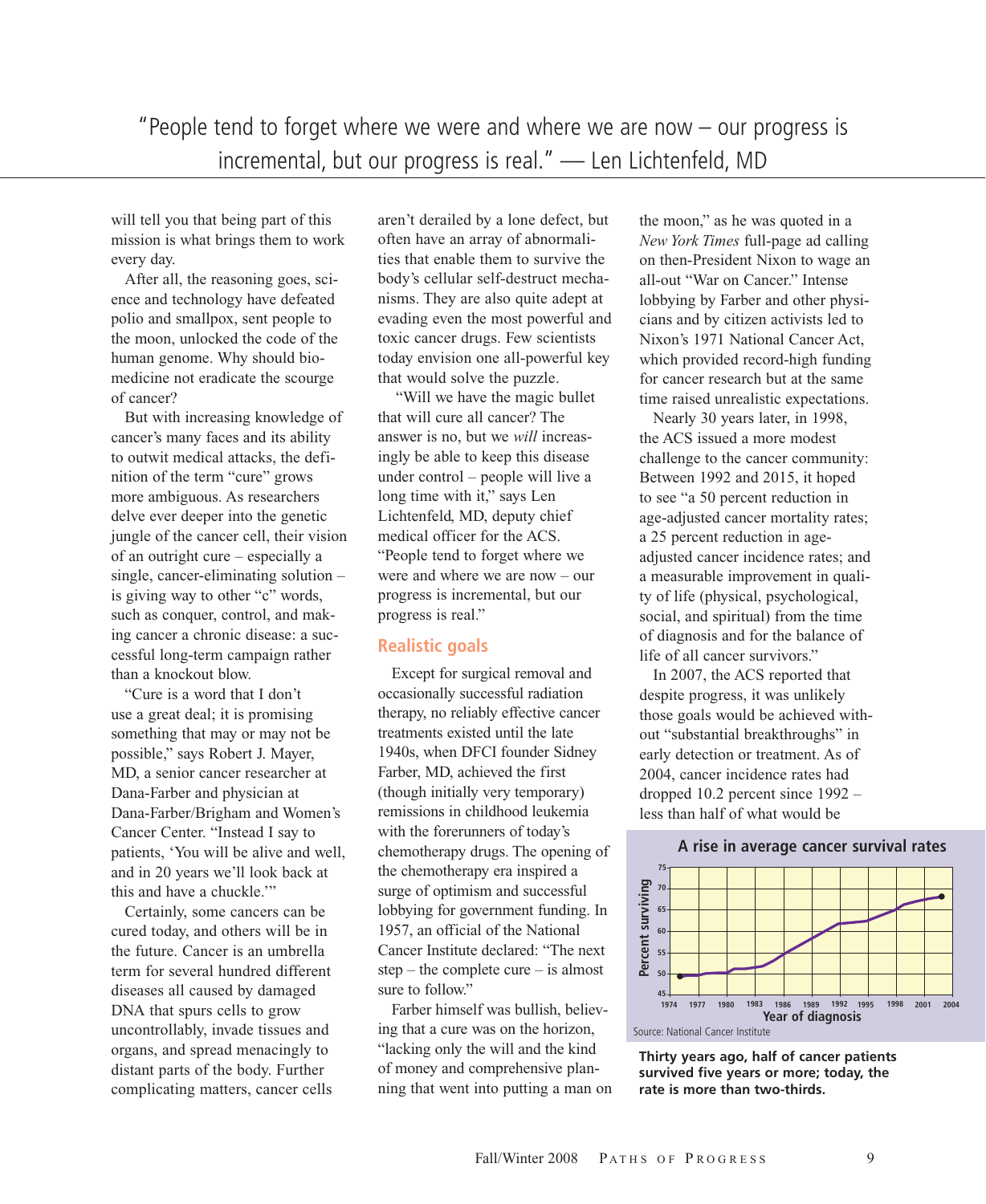necessary to meet the 25 percent incidence reduction goal by 2015.

Cancer death rates also declined between 1992 and 2004, but at a pace that is estimated to reduce deaths by about 38 percent by 2015, rather than the hoped-for

reduction of 50 percent.

Dana-Farber has set a goal "of conquering at least one major form of cancer within a decade." The goal, explains President Edward J. Benz Jr., MD, is not necessarily a complete cure.

"Many people think that cancer is like polio, that there will be a picture of a vial of something in the newspaper and [the disease] is gone," he says. "That's what we'd like cancer to be – something our grandchildren won't even remember"

# Three Survivors

For though they are not "cured," many people<br>today are living quite well for extended period<br>with even the most deadly forms of cancer. Have today are living quite well for extended periods with even the most deadly forms of cancer. Here are reflections from three patients of Robert J. Mayer, MD, on the subject.

"When I was first diagnosed, the doctors said my disease was treatable, but we just don't have a cure now. It was hard to hear," says **Michelle Grant-Epstein,** a 52-year-old mother of three from Framingham, Mass. The advanced colon cancer diagnosed in 2005 had spread to one of her ovaries, requiring extensive surgery and chemotherapy, which is continuing in the wake of a recurrence.

As Grant-Epstein thinks of it, she is "cohabitating" with her cancer, "and as long as I've got the upper hand, that's OK." The disease doesn't prevent her from being a "fully functional adult," she says – exercising at home, spending time with her family and friends, and working part-time at a local library.

"Do I wish for a cure? Absolutely!" she adds. "But I know that it's complicated and each cancer is different. For now, I'm grateful for the drugs that are controlling my cancer, and I hope they're still working."

**Edward Bromfield, MD,** a neurologist at Brigham and Women's Hospital, was diagnosed in 2006 with pancreatic cancer, an aggressive disease rarely detected early enough for potentially curative surgery. A series of chemotherapy regimens has kept him feeling relatively well and active enough to continue playing basketball regularly with his group of longtime friends.

"I think the term 'cure' still has meaning," says



**Mieko Komogata hasn't slowed down in the wake of serious stomach cancer, for which she was treated in 2002.**

the 57-year old Bromfield. "It's not for me, in my situation, but I know a number of people who could be considered cured – they have no recurrence of cancer after some substantial number of years."

For himself and many others, Bromfield uses the words "successful treatment." This means, he says, "successful in the sense that you can live your life as normally as possible and you don't have the sense that things are getting worse."

When **Mieko Komogata's** mother was diagnosed with stomach cancer 25 years ago in Japan, doctors told her family but purposely hid the diagnosis from the patient. She had successful surgery and to this day thinks it was for an ulcer.

Mieko herself, a software developer who lives in Stow, Mass., developed a stealthy form of stomach cancer that took years to diagnose, and in 2002 surgeons removed her entire stomach. She was then treated with chemotherapy and radiation.

She has been free of cancer since then, and the 48-year-old Komogata says she's been told that her chances of having a recurrence are becoming smaller as she continues to have normal tests.

"Still, the chances of recurrence are not zero –there is no single cure," she says. "But I feel healthy and happy. Doctors are making progress, and I am very hopeful that risks of cancer can be reduced. I want people to know that cancer is not a death sentence."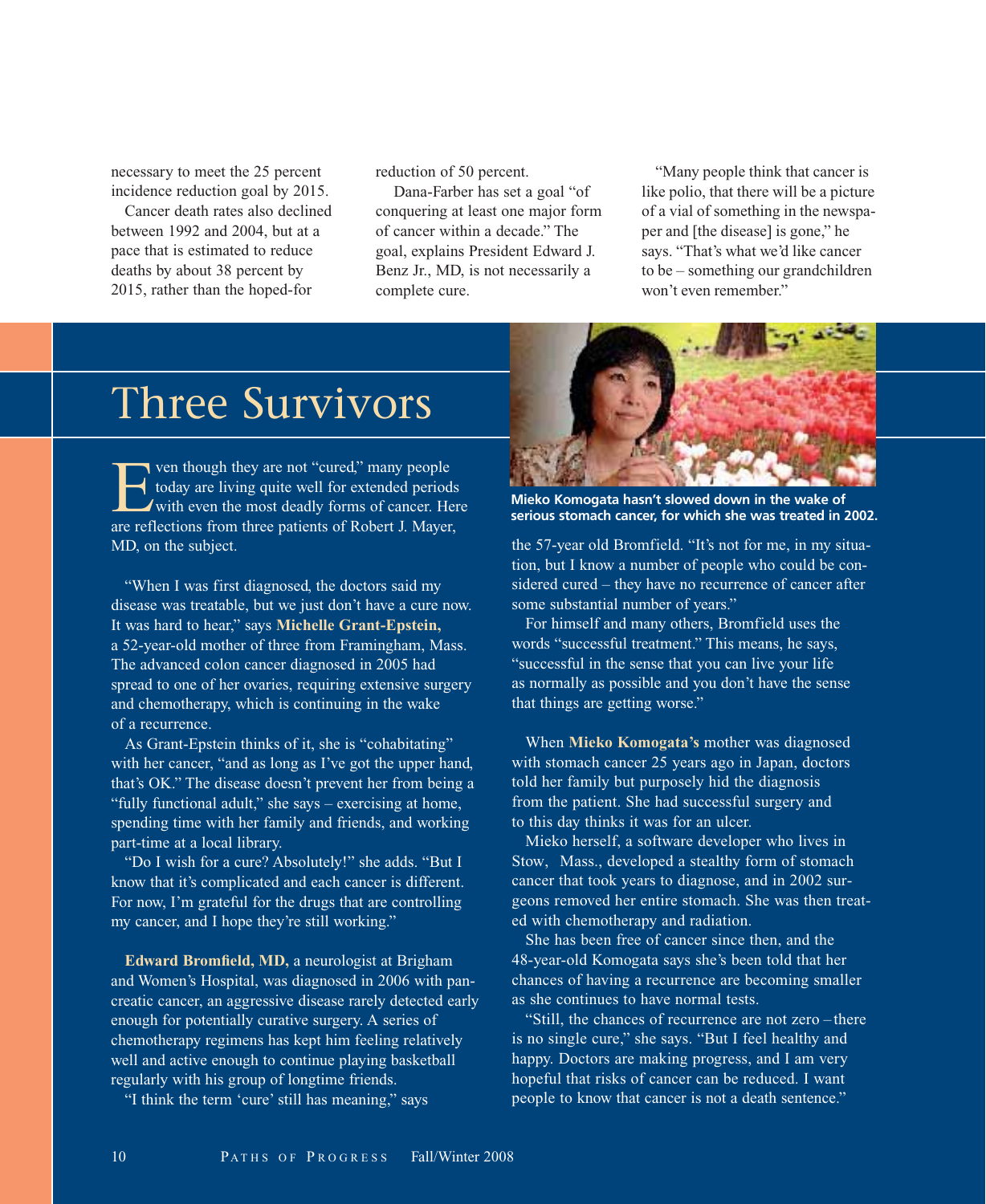**The dramatic rise in childhood cancer cure rates, from virtually zero in 1950 to around 80 percent today, is one of the major success stories in cancer treatment.**

However, says Benz, "The reality is that most cancers will be managed rather than eliminated, and people will be able to live with them and deal with them. Except for some infectious diseases that we cure with antibiotics, there are almost no diseases where we take them away and they never come back again."

#### **Redefining progress**

Even if a cure has been elusive, new chemotherapy combinations, along with improved surgery and radiation, have brought better outcomes. Cancer has become much better understood – especially in the past decade, as its genetic roots have been uncovered. Advances in diagnosis, detection, population screening, and the advent of targeted treatments like the drug Gleevec in the past decade are all making a

difference. In the early 1970s, half of patients with cancer lived five years or more; today it is more than two-thirds.

"I've had patients whom I've treated for 20 years – including two women with metastatic breast cancer – and it's extremely gratifying," Mayer observes. "Many of them are not cured, but they are living their lives in a full and robust manner. We now have more effective treatments that last a longer period of time."

To be sure, some types of cancer can be treated today with a very high probability that the patient will be alive five years later and probably far beyond. Childhood leukemias, thanks to the pioneering work of Farber and others, have gone from being universally lethal a few decades ago to curable in 80 percent to 90 percent of cases.

Testicular cancer and Hodgkin lymphoma have high cure rates, too. In fact, Mayer points out, a patient with almost any cancer that is caught and treated early, including potentially deadly types like melanoma, pancreatic, ovarian, lung, breast, and colon cancer, has very good odds of long survival. A major challenge, however, is that some of the most lethal cancers, such as ovarian and pancreatic, are extremely difficult to detect when they can be effectively treated.

At this point in the history of cancer and its treatment, no single yardstick of success, like the term "cure," accurately reflects what medicine can do or hopes to do in the foreseeable future.

To measure progress only in terms of eradicating cancer misses the point, adds Mayer. "It's like saying the only way you can score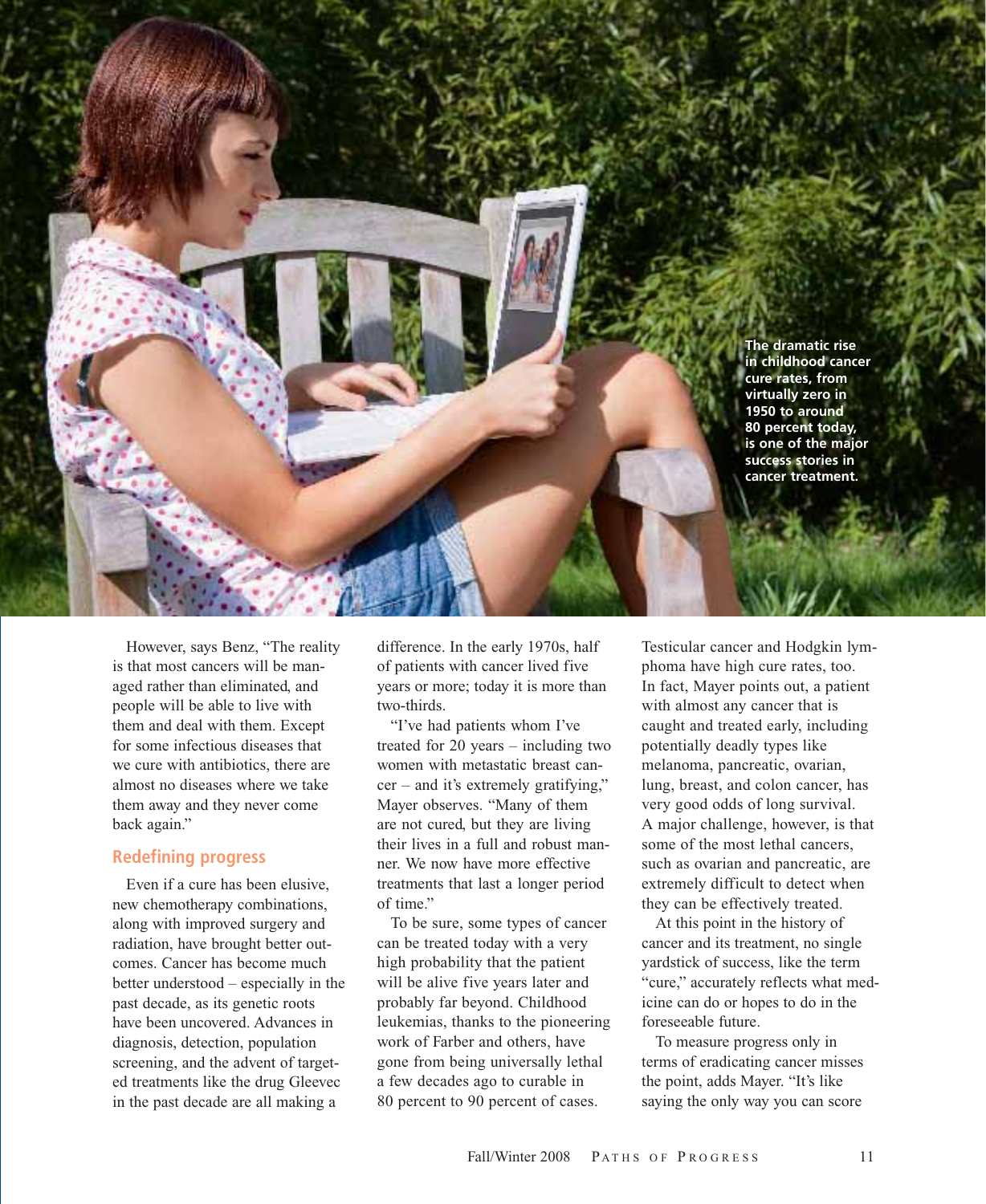**How the word "cure" is used depends on the specific audience, says Vish Viswanath, a health communication specialist.**

a run in baseball is by hitting a home run."

#### **The language of the cure**

Even if the word "cure" is overused, there are times and places when it serves an important purpose, says K. Vish Viswanath, PhD, a specialist in health communication at Dana-Farber and the Harvard School of Public Health.

"My argument is that we cannot use just one message for the public as a whole," says Viswanath. He says there are a number of different "publics," each with different needs. Among them: scientists and health providers, who speak in cautious and precise terms; people who are "engaged" with cancer – current patients and families, and longerterm survivors; and the "general public," which doesn't spend a lot of time thinking about cancer.

"And then there is the advocacy community," Viswanath adds. "We know that the way you mobilize people around a common cause is to frame it in a way that stimulates outrage." Viewed in this light, he says, calling an event a "race for the cure" is really a metaphor  $- a$ motivational strategy rather than a concrete goal.

Similarly, says Viswanath, there is a reason for the common military metaphors such as a "war on cancer" fought with "smart bombs" and vaccines that rally "armies" of immune cells to attack tumors. "Pithy phrases like these," he admits, "are more likely to resonate



than saying, 'Our goal is to understand the molecular basis of cancer and target those gene modifications to stop cell proliferation.'"

No amount of debate or skepticism about a cure, however, will slow the pace of research aimed at blocking the fundamental processes of cancer. Equally important, cancer specialists and organizations emphasize that much more can be done with the knowledge

Looking ahead, oncologist Mayer points to inroads being made with newer targeted treatments like Gleevec®, Tarceva®, and Herceptin® that are tailored to the genetic traits of specific patients' tumors. "It's been a remarkable decade – among other things, we've learned that one size *doesn't* fit all in cancer treatment," he says. "We're seeing survival improvements of 5 percent here, 10 percent there ... this is not

### "It's like saying the only way you can score a run in baseball is by hitting a home run." — Robert J. Mayer, MD

already gained. For example, it's estimated that about half the cancer deaths in the United States are related to tobacco use, physical inactivity, obesity/being overweight, and nutrition. It is obvious that cancer prevented is even better than cancer cured.

Five years ago, a federal study projected that 60,000 deaths and 100,000 new cases of cancer could be prevented annually by 2015, using current early detection and prevention measures.

a day-and-night difference, but this is progress."

Cancer may not be totally eliminated any time soon – or ever. Advances are generally incremental, and victories will likely come one cancer type – or subtype – at a time. But there is no denying that more lives are being saved today, and the quality of those lives is better than in the past. If this is not "a cure" in the strict sense of the word, it is surely the next best thing.  $\blacksquare$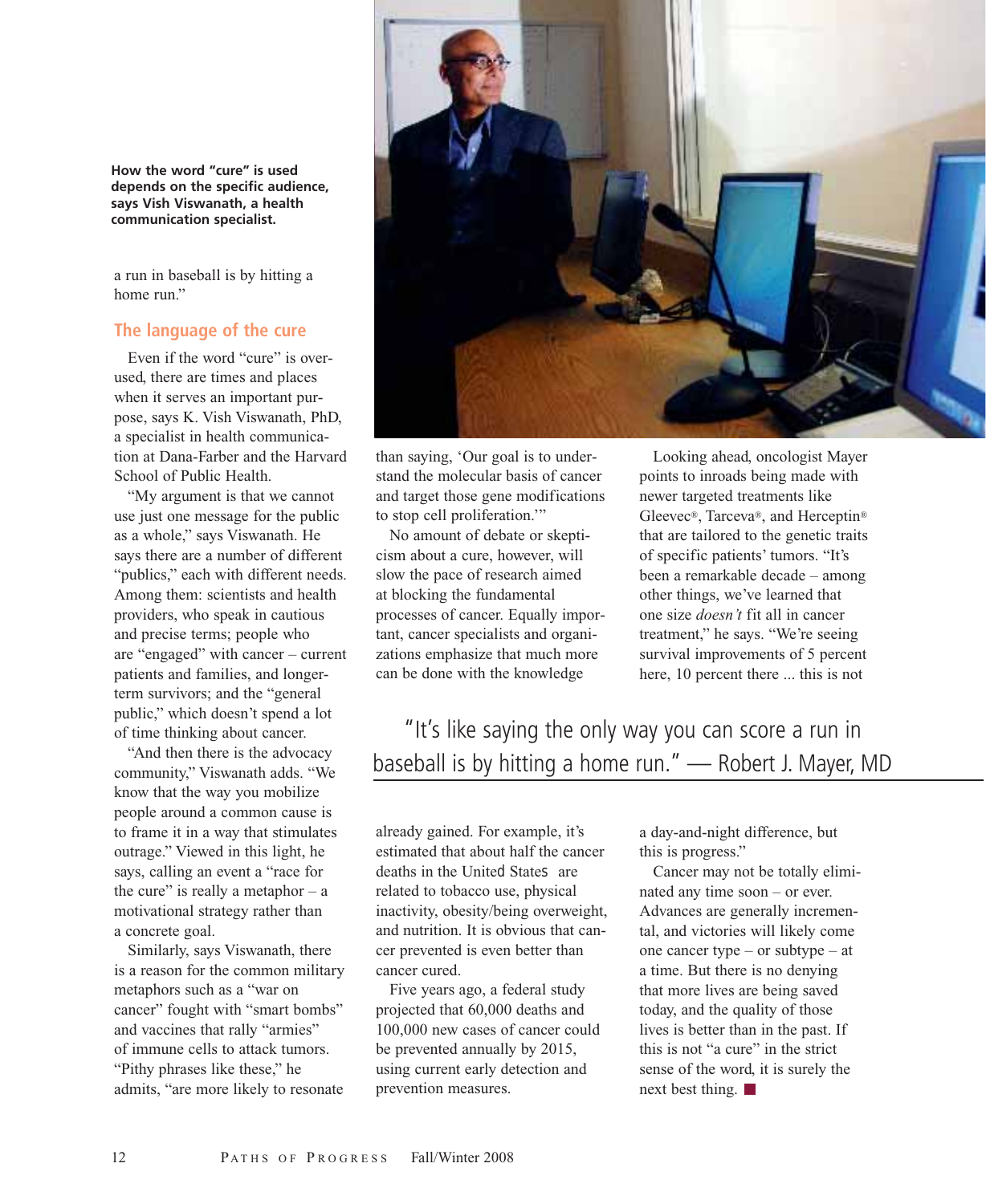#### By Saul Wisnia

ooking back, Julie Silver, MD, realized that one of the defining moments of her breast cancer treatment was when her 4-year-old daughter complained about her mommy "just sitting around." As a rehabilitation physician ooking back, Julie Silver, MD, realized that one of the defining moments of her breast cancer treatment was when her 4-year-old daughter complained about her who prided herself on being active with her three young kids, Silver tried to keep up her strength during treatment, but sometimes it just wasn't possible. She had constant pain in her hands and feet that made the easiest tasks arduous and old joys like running around the backyard next-to-impossible.

One friend noticed a pattern. She wouldn't hear from Silver until eight days after her biweekly chemotherapy infusions at Dana-Farber, when her e-mails or calls would suddenly come in a torrent. A few days later, when another chemo dose loomed, she'd grow silent again.

"People feel that healing is a fairly smooth process – you go from having cancer to feeling better and better, and then you're done – but it's not that simple," explains Silver, who was 38 when first diagnosed in 2003 and is now in remission. (Silver leads patient workshops on survivorship at Dana-Farber; see story on page 14.) "Setbacks and plateaus are part of the process. Usually you go to a doctor who gives you treatments that make you feel better, but with cancer you may feel *worse* before you can get better.

"And it's not always during the treatment itself that you feel your worst," she adds. Patients who are getting chemotherapy every second or third week, for instance, say they often feel sicker during their "off" weeks as their bodies try to recover from the physical onslaught of drugs. Since they are usually home during these periods, they don't have the constant reassurance of clinicians and support staff, sometimes resulting in stress for them and their families. And while some side effects associated with cancer therapy such as hair loss, nausea, and lymphedema (arm or hand swelling) are well known, there are many other emotional and physical "ups and downs" experienced by both adults and children during and after treatments.

Whether it's depression, dramatic mood swings, or fatigue that can make even simple conversations seem daunting, patients and families often must deal with these less publicized challenges along with the rest.

"I went to the mall the other day with some friends and had a great time, but while we were driving home I just started crying," says Von Marie Rosario, a 19-year-old being treated

# **downs Ups** & Taking the steps to recovery

**Julie Silver is focused on "healing optimally" after treatment.**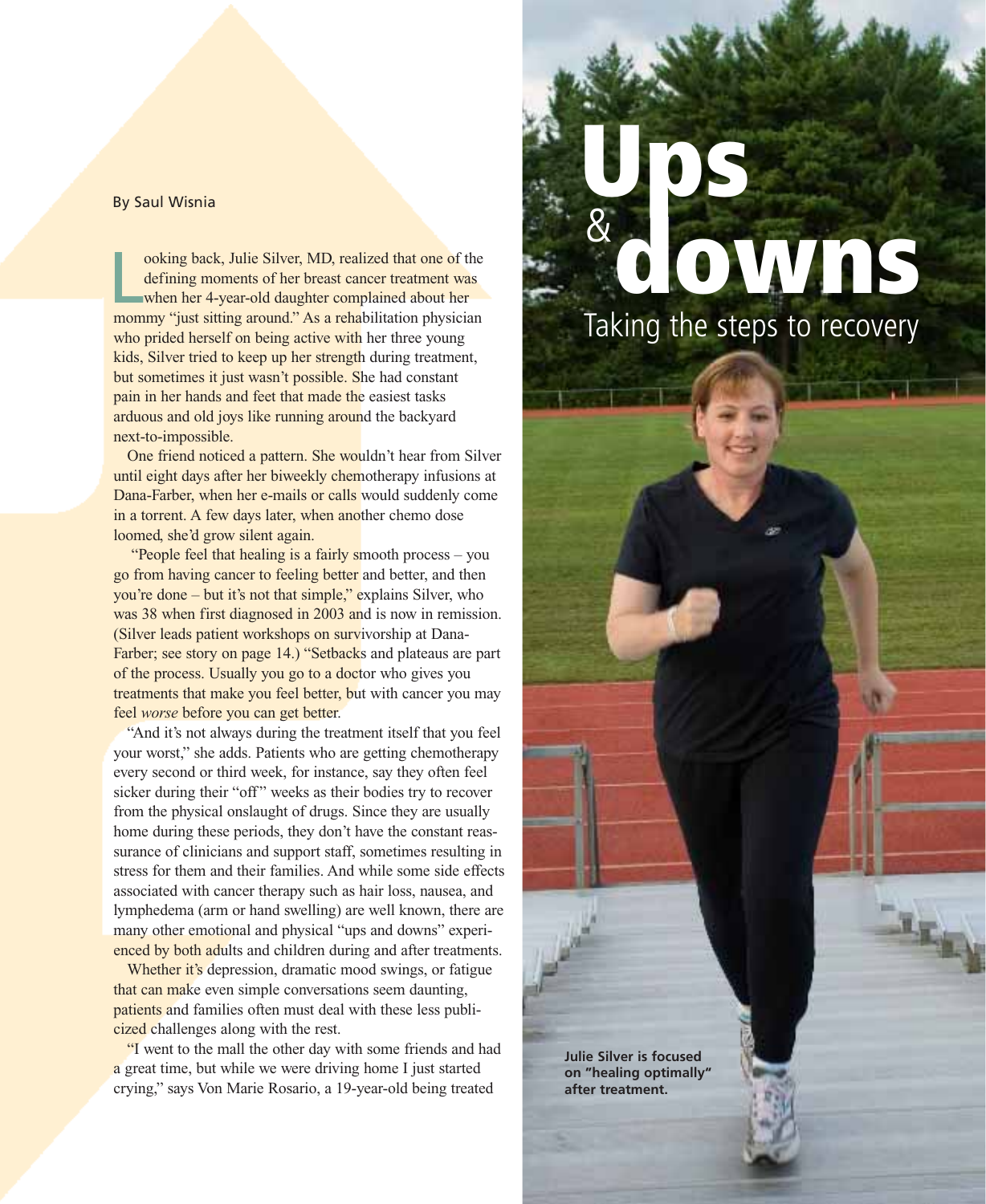# Getting through each day

J ulie Silver, MD, has developed a holistic approach to healing that she shares with others through workshops at Dana-Farber and her book, *After Cancer Treatment: Heal Faster, Better, Stronger.* Among her recommendations:

- **Employ "super healing energy":** Work at optimizing your sleep, being as active as you can physically, and eating a healthy diet.
- **Make "fatigue" an agenda item with your oncologist:** How you're sleeping at night and whether you're depressed or have sleep apnea are important factors in your recovery. Anemia, hormonal fluctuations, and/or other treatable conditions may be contributing to your fatigue.
- **Avoid "emotional ambushes":** If you hear something, like news about a public figure whose cancer treatment isn't going well, recognize that it's not about you; your diagnosis has not changed.
- **Share details as you see fit:** Individuals don't owe it to anybody to talk about their diagnosis. Do what's comfortable for you.

for Hodgkin lymphoma in Dana-Farber's Jimmy Fund Clinic. She attributes her frequent mood swings to the steroids she takes every other day in conjunction with her weekly chemotherapy. "I get easily angry and easily sad, and it's hard for my friends to understand it."

Family members who do understand can also find this emotional roller coaster taxing. "It affects everybody in the house," says Karen Bernard, whose 16-year-old daughter, Kelley, is being treated in the Jimmy Fund Clinic for acute lymphocytic leukemia (ALL). "She's a friendly, warm-hearted person, so when she starts lashing out during her big steroid week, it really stands out."

Fatigue can be another problem. Rosario took a leave from her job at a clothing store when she started treatment in April, and even going back to a few shifts a week has been difficult. Vinnie Corsaro can relate; a 56-year-old carpenter and teacher, he was forced to stop work last year

during treatment at DFCI for tonsil and lymph node cancer, and still has ringing in his ears and numbness in his feet months after finishing chemotherapy.

For Corsaro, however, the toughest challenge has been the impact on his taste buds – another side effect he hopes will disappear in a year or two. "Most things don't taste very good, and I don't enjoy cooking anymore," he says. "Sometimes the cure feels worse than the disease."

#### **Seeking control**

Dana-Farber is taking steps to address such feelings. Each new patient and his or her family has access to a clinical social worker, either through the Care Coordination Department of the Dana-Farber/Brigham and Women's Cancer Center (DF/BWCC) for adult patients or the Jimmy Fund Clinic's Pediatric Psychosocial Unit, run in conjunction with Children's Hospital Boston. Beyond psychosocial assessments and interventions, social

workers tackle both emotional and logistical concerns.

In addition to meeting individually with patients, DF/BWCC psychologist Karen Fasciano, PsyD, and social worker Mary Ann Holcombe, LICSW, lead group sessions in which they teach emotional coping skills such as stress management strategies to alter negative thoughts, and behaviors to change one's mood. For example, they encourage patients to "schedule" worry time so they don't let fears overwhelm them, and to organize time or activities with loved ones that are free from discussions about cancer.

Another teaching device they use is cognitive restructuring. "We listen to peoples' thoughts and work with them to develop more adaptive ways of thinking about the same situation," Fasciano explains. "Instead of saying, 'Cancer has taken over my life,' we encourage them to replace it with something like, 'Cancer has taken over *part* of my life, but I'm not going to let it control *all* of my life.'"

Even when patients are too young to understand the implications of a diagnosis, the same fears are often



**Holcombe Grier (left) and Lewis Silverman help children enjoy life around treatments.**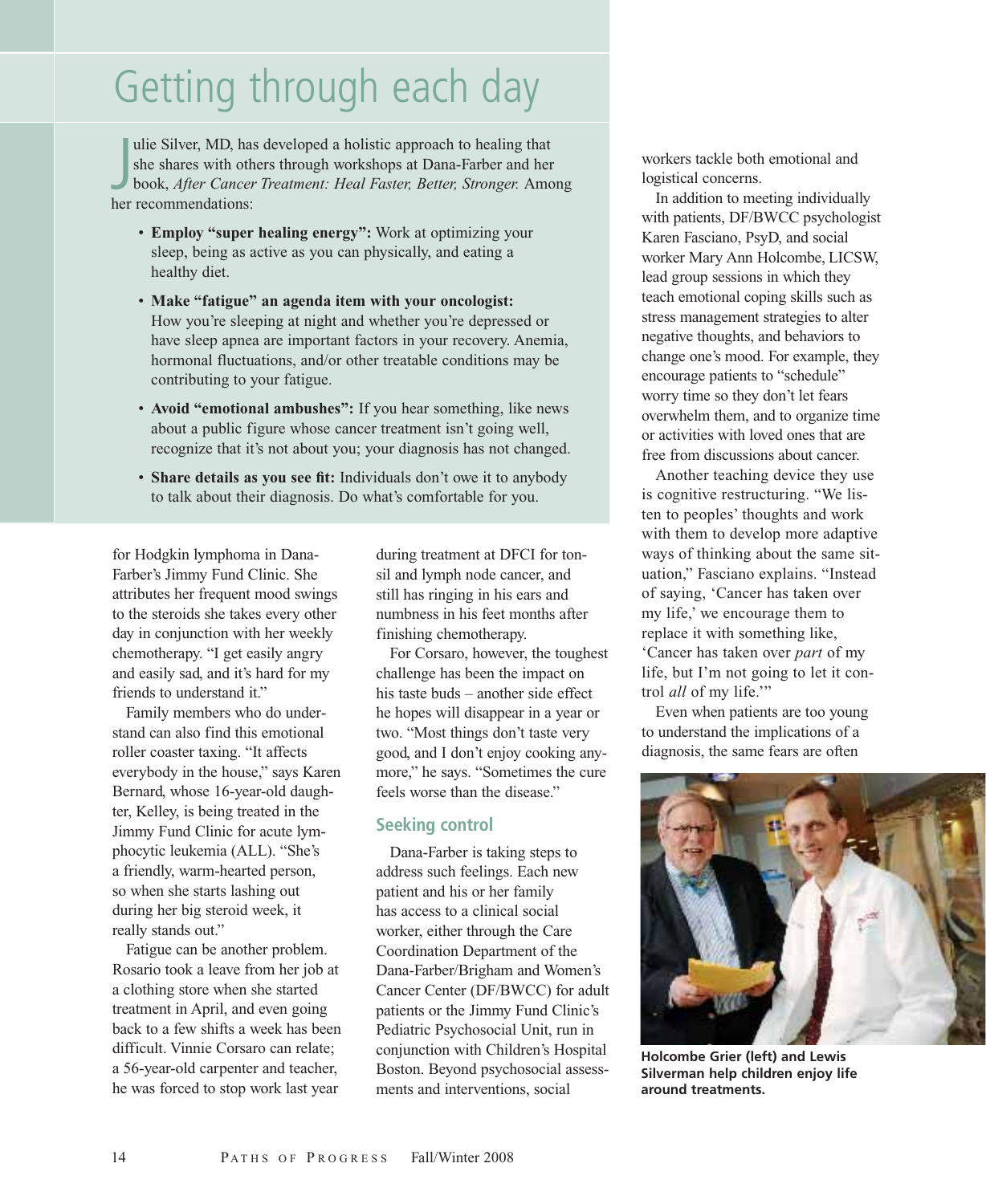there. In more than 25 years as a pediatric oncologist at Dana-Farber, Holcombe Grier, MD, has learned the importance of respecting young patients' intellects and easing their anxiety by always including them in conversations and decision-making about their care. And in the case of teenage patients, asking parents to leave the room so he can discuss more private matters like drug use and sex can both calm patients and win their trust and respect.

"At almost any age, except for the youngest babies, there is a desire to exert some control over your environment," Grier says. "When [medical] residents are doing rounds with me and ask a child, 'Do you mind if I listen to your chest?' I correct them. You're not giving the kid a choice; you're going to listen to it no matter what. You need to be thoughtful and say, 'I have to listen to your chest. Do you want me to do it here, or do you want to stand over by Mommy?"

#### **Sharing insights**

Grier's colleague Lewis Silverman, MD, director of the Jimmy Fund Clinic, says that clinic personnel are always working to better understand the side effects young patients face from chemotherapy and steroid treatment, and alter dosages when possible. Dana-Farber is partnering with seven other hospitals to conduct a series of clinical trials involving ALL, the most common childhood cancer, with 5,200 new cases annually (most of them children). In the current trial, hundreds of pediatric patients ages 2 to 18 and their parents are being surveyed on the impact of the chemotherapy drug asparaginase on their quality of life.

"There is something we've identi-



**Kelley Bernard looks forward to when she can join her mother (rear) on the dance floor again.**

fied as the 'asparaginase blues,' where the many patients who take this drug for the typical 30-week period lose their energy and appetite," explains Silverman. "We want to understand how these symptoms change over time, and whether or not different types of asparaginase may have different results."

In another effort beginning this fall, Dana-Farber will allow adult patients to log on to the secure "Patient Gateway" Web site and report symptoms and side effects they are experiencing while on different drugs. "Our concern is that patients who come into the hospital every three weeks may not remember how they felt each week in between," says Saul N. Weingart, MD, the Institute's vice president for patient safety. "If they can track symptoms at home and report them each week when prompted, we hope it will give them a sense of power and control over their disease and allow us to better help them. We still want patients to contact us directly with any serious symptoms, but we envision building a 'self-help' section and creating opportunities for patients to interact electronically with a doctor or nurse practitioner."

In the meantime, patients and clinicians do what they can to work

around the challenges. When it's clinically safe, physicians will occasionally put off starting a new series of chemotherapy drugs or steroids by a few days so a patient can enjoy a birthday party or other major event. One woman remembers her late husband working with his doctor to rearrange a chemo treatment around an upcoming Bruce Springsteen concert.

"When I'm on my five-day dose of steroids, I'm claustrophobic, can't stand messes, and am generally not a pleasant person to be around," says Kelley Bernard, who had to give up dancing and most of her sophomore year of high school during her ALL treatment. "I've just learned to make the most of my 'good' weeks and hang out with my friends or go to the gym as much as I can then. If I give people my look, they know I need my space."

While the cancer treatment itself has been grueling for Bernard and her family, she and others agree that the emotional, physical, and logistical challenges during and between it have often been just as taxing. Now they're eager for a return to their old routines – whether that's dancing, enjoying the taste of their gourmet dinners, or simply chasing their kids around the backyard.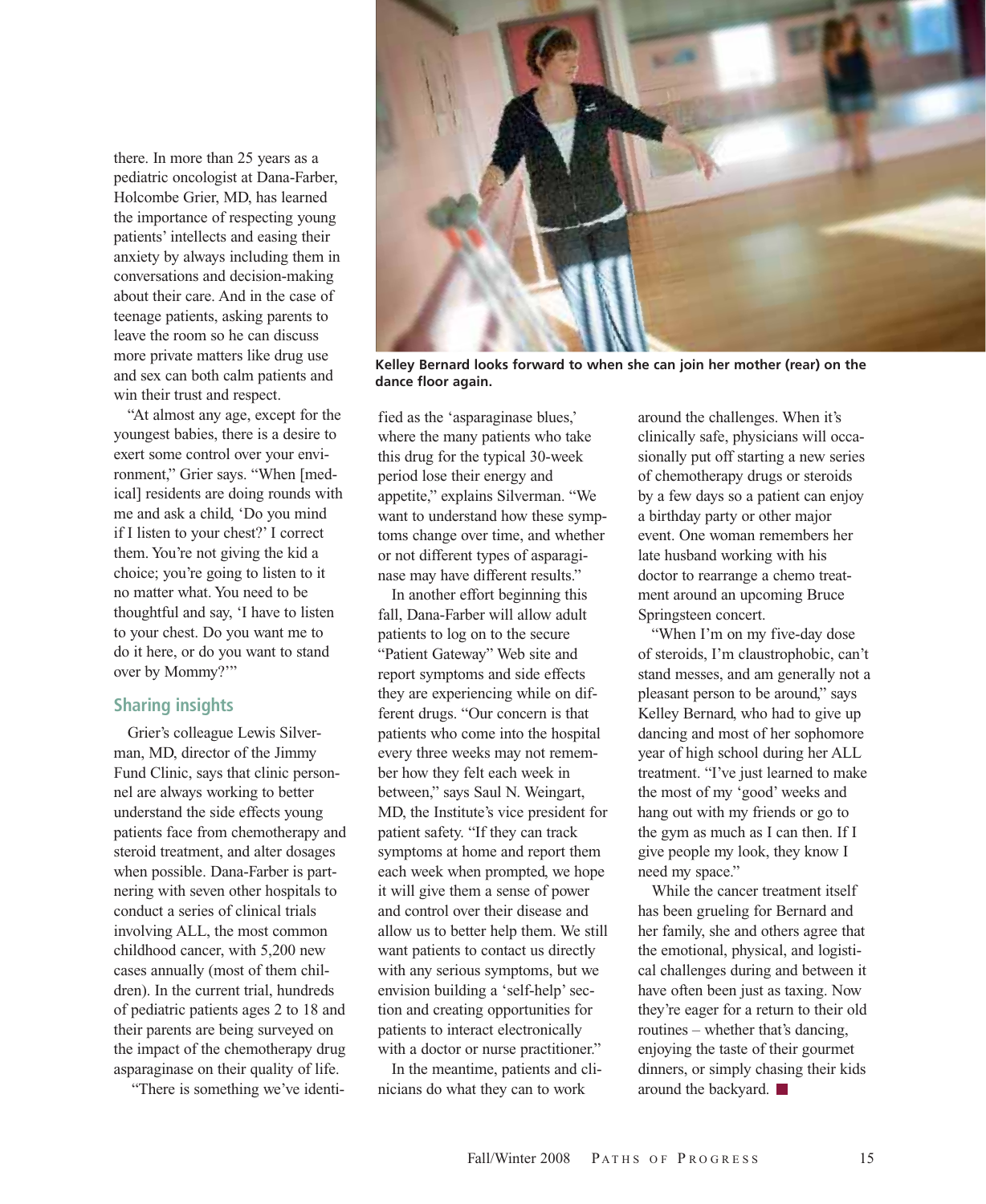**Bruce Johnson leads a team of researchers rolling back genetic mysteries of lung cancer.**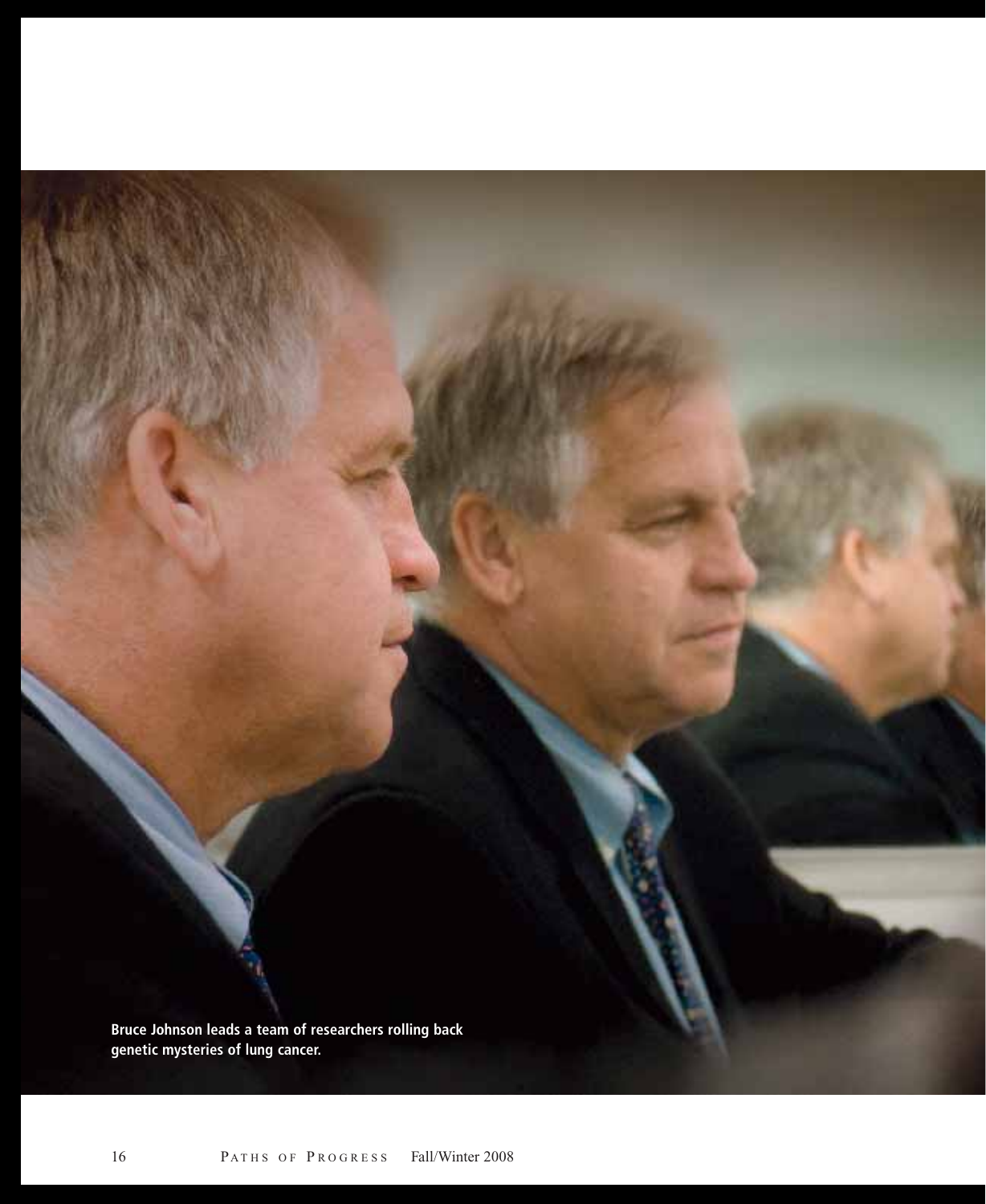

For a drug that became the<br>first of a new generation<br>lung cancer treatments,<br>Iressa® started out as one of the first of a new generation of lung cancer treatments, Iressa® started out as one of the most puzzling medicines in history.

When given to patients with nonsmall cell lung cancer – or NSCLC, by far the most common form of the disease – the drug generally didn't provide much benefit, except

lection of NSCLC tumors for malfunctioning, or mutated, genes, they found that the gene *EGFR* (which stands for "epidermal growth factor receptor") was faulty in 15 Japanese patients, but in only one from the United States. Research had shown that Iressa acts directly against the protein made from *EGFR.*

(Meyerson also holds an appoint-

# Lung Distance Extending the reach of lung cancer treatment

ment at the Broad Institute of MIT and Harvard; Sellers is now based at Novartis, a pharmaceutical company.)

A second hint came from work by Dana-Farber's Bruce Johnson, MD,

in a small minority of cases where the results were spectacular. Doctors couldn't predict which patients would be among the lucky few. Some experts argued the drug shouldn't even be approved for lung cancer, since it worked so sporadically, but the successes were too compelling to ignore.

By Robert Levy

Researchers at Dana-Farber and their colleagues began to piece together evidence earlier this decade that Iressa's rare but dramatic effects were tied to the genetic makeup of NSCLC tumors.

One hint came from the experience of treating patients: Doctors had noticed that Iressa (chemical name: gefitinib) has a higher success rate in Japanese patients than Americans. When Dana-Farber's Matthew Meyerson, MD, PhD, and William Sellers, MD, scanned a coland Pasi Jänne, MD, PhD. They found that tumor tissue from a woman with cancer that had spread to the lining around her lungs – a condition called adenocarcinoma – was very responsive to Iressa when tested in a laboratory dish. When the adenocarcinoma's DNA was analyzed, it was found to have the same *EGFR* mutation that Meyerson and Sellers' group had found.

"We knew that *EGFR* mutations are more frequent in women, in Japanese, and in people with adenocarcinoma," says Johnson, director of Dana-Farber's Lowe Center for Thoracic Oncology. "These are the same groups that are most likely to experience tumor shrinkage when treated with Iressa"

To test whether Iressa indeed works best for patients with *EGFR*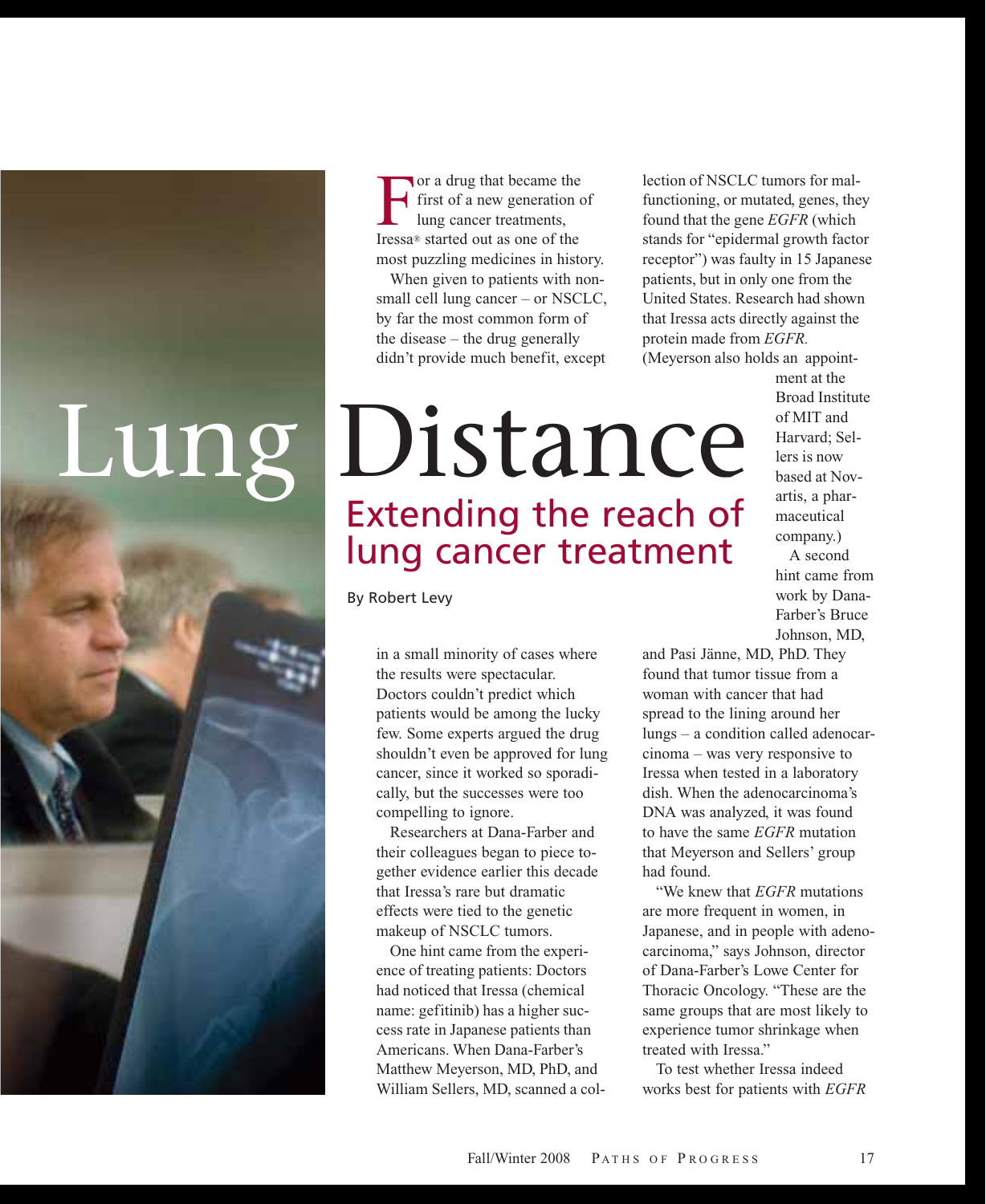Lung cancer remains the leading cause of cancer death in men and women in the United States. This year, the disease will claim the lives of 161,840 Americans.

mutations, the researchers analyzed tumor samples from five patients whose tumors had responded to the drug and four whose tumors hadn't. All of the responders had *EGFR* mutations; the other four did not.

The publication of this work by the Dana-Farber team in 2004 – and the simultaneous publication of a related study by other investigators – propelled lung cancer treatment into the genomic age. "It was the first demonstration that a 'targeted

therapy' [aimed at a particular misbehaving gene or set of genes] could be effective against a form of lung cancer," says Johnson. And it became the model by which other gene-focused treatments for NSCLC could be identified, tested, and approved for patient use.

This summer, Lowe Center researchers and physicians opened a genotyping service where NSCLC patients at Dana-Farber/Brigham and Women's Cancer Center can

have their tumors scanned for eight gene abnormalities associated with the disease. The information will help investigators gauge the prevalence of such mutations and the effectiveness of various targeted therapies. The service, established with financial support from the Friends of Dana-Farber Cancer Institute, provides a foundation for the kind of personalized medicine that Bruce Johnson and others envision: a place where lung cancer

## Promise in the air for mesothelioma treatments

Forts to remove asbestos from thousands of<br>buildings across the United States in the pas<br>30 years may have given people the impress<br>that mesothelioma – an often fatal form of lung can buildings across the United States in the past 130 years may have given people the impression that mesothelioma – an often fatal form of lung cancer linked to asbestos exposure – is increasingly rare. In fact, because symptoms of the disease usually don't appear for 30 to 50 years after exposure, experts predict the annual number of new diagnoses will continue to climb until 2015.

Research at the molecular level and the adoption of new treatment approaches are raising hopes of improvements in doctors' ability to treat the disease.

Scientists at both Dana-Farber and Brigham and Women's Hospital (BWH) are conducting mesothelioma research along a range of fronts: from the development of new surgical approaches to the use of tiny particles that piggyback medication directly to tumors. These efforts benefit from BWH's bank of mesothelioma tumor tissue for study, the largest such bank in the world.

"Mesothelioma provides a prime example of the kind of progress that can be made when two institutions share a commitment to improving treatments for a disease and their staffs work as a team," says David Sugarbaker, MD, director of the International Mesothelioma Program and chief of the Division of Thoracic Surgery at Brigham and Women's Hospital, as well as a staff surgeon at Dana-Farber/Brigham and Women's Cancer Center.

Among the most promising areas of research are these:

• Working with software engineers, Dana-Farber and BWH investigators have demonstrated that advanced DNA sequencing systems can identify the unique set of abnormalities in mesothelioma tumors. The finding suggests a practical way of reading tumors' genetic signatures and using that information to guide therapy.

• Clinical trials are examining a surgical technique that involves applying chemotherapy agents directly to tissue where mesothelioma tumors are embedded. Such "intracavitary chemotherapy" will, it is hoped, reduce chances that tumors will recur after removal. Early results indicate that patients enrolled in the trials live longer than those receiving standard chemotherapy.

• Investigators are exploring whether drugs known as M-tor inhibitors, which block a key protein, can increase the potency of conventional chemotherapy agents.

• Scientists are investigating whether lab-made nanoparticles a fraction the size of human cells can be used as chemotherapy delivery vehicles. The nanoparticles would be hitched to chemotherapy agents and equipped with antibodies that draw them to the surface of cancer cells. Spread in a salve or gel on tissues at the surgical site, the chemocarrying particles could help eliminate any remaining tumor cells.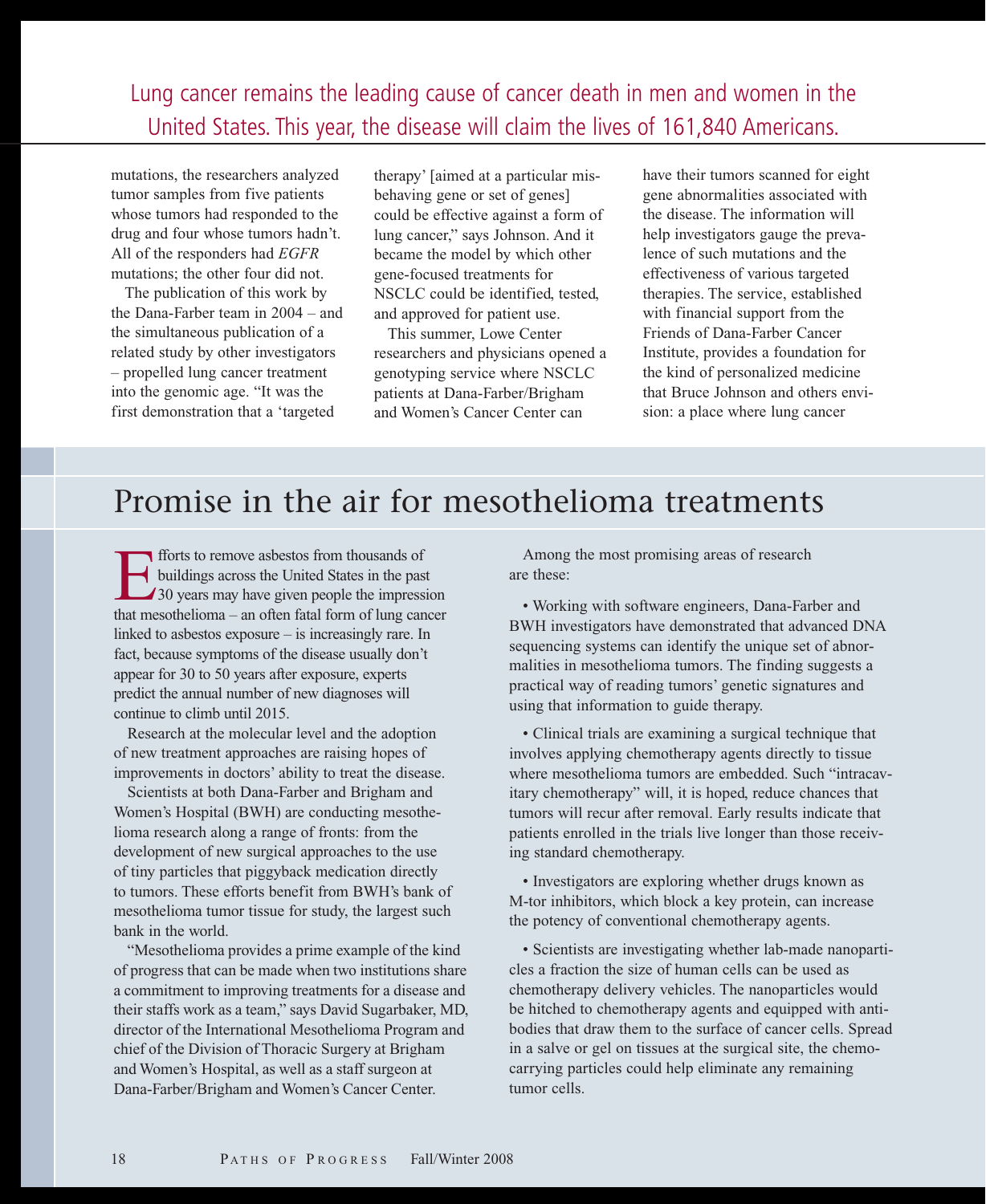patients can have their tumors "typed" – much as bacterial infections are categorized by the kind of bacteria involved – and treated accordingly.

#### **Formidable foe**

The 2004 breakthrough could not have come against a more implacable opponent. Despite declines in cigarette smoking and other forms of tobacco use, lung cancer remains the leading cause of cancer death in men and women in the United States. This year, the disease will claim the lives of 161,840 Americans, according to the American Cancer Society – more than breast, colorectal, and prostate cancers combined. Not only are cure rates for lung cancer lower than for most other major forms of cancer, they have barely budged in recent decades. Lung cancer patients have only a 15 percent chance, on average, of being alive five years after their initial diagnosis.

Against this backdrop, it's important to appreciate the significance, and the limitations, of the advance involving Iressa. (Iressa itself is not currently approved for new patients with lung cancer in the United States; doctors generally prescribe the alternative drug Tarceva®.) Lung cancer is classified as either smallcell or non-small cell, accounting for 13 percent and 87 percent of all cases, respectively. Of the nonsmall cell group, only about 12 percent have an *EGFR* mutation that makes them candidates for treatment with Tarceva. (Among Japanese and other Asian peoples, the prevalence of *EGFR* mutations in patients with NSCLC is consid-



**Kwok-kin Wong (left) and Pasi Jänne work to apply lessons from the lab to clinical settings.**

erably higher – as much as 40 or 50 percent.) Twelve percent may sound relatively small, but with 187,000 people diagnosed annually in the U.S. with NSCLC, a 12 percent portion works out to 22,440 patients who potentially can benefit from Iressa or Tarceva each year.

Also to be considered are the gains in length and quality of life associated with Iressa or Tarceva. For most patients with NSCLC, conventional chemotherapy provides an additional four to six months of survival over what they would have without treatment. Patients who respond to Iressa or Tarceva, by contrast, can expect another year or more. (Like most cancer drugs, Iressa and Tarceva lose their power over time as tumor cells become resistant to them.) And, because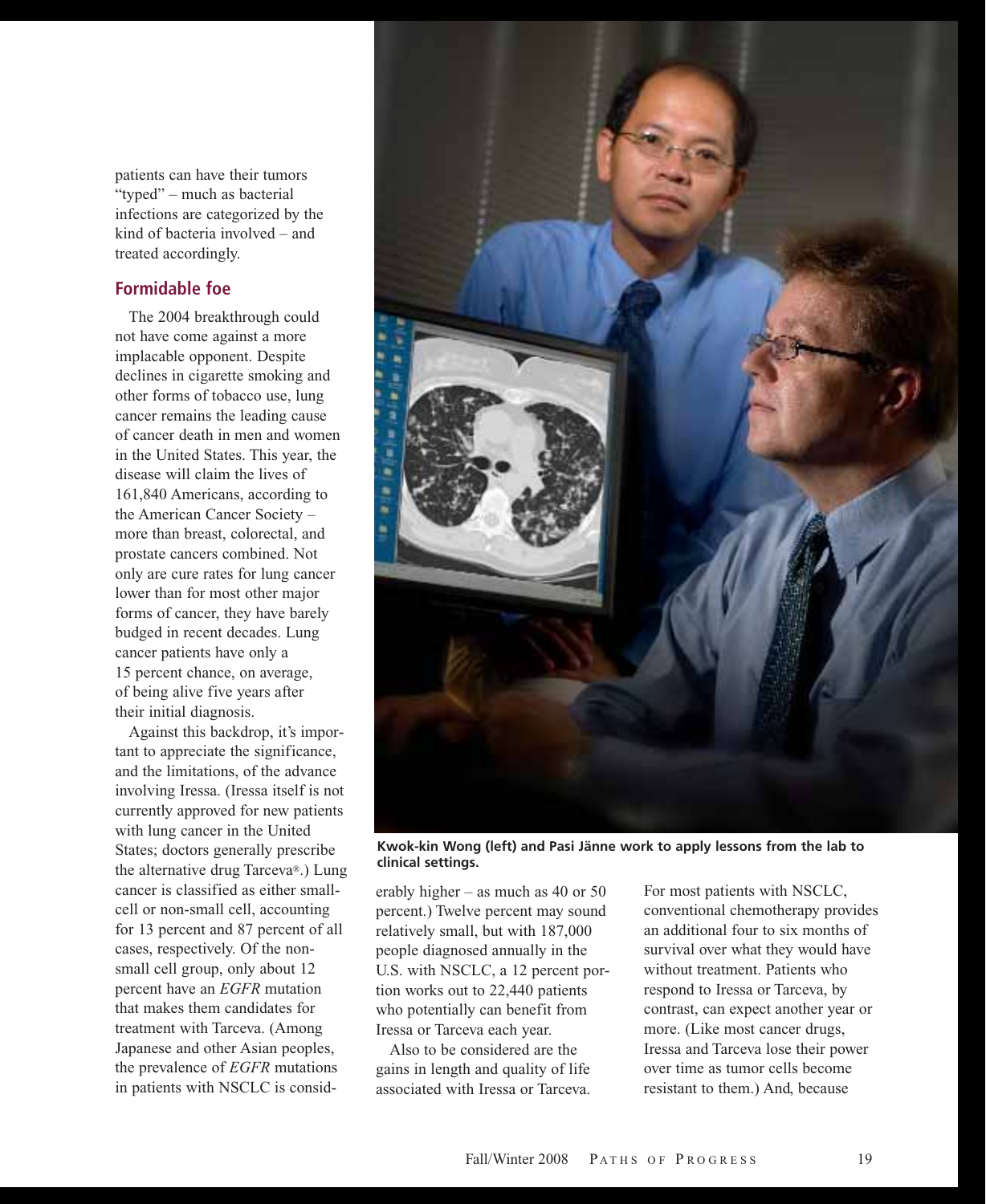## At the Lowe Center, a philosophy of empathy

To put oneself in the place of a lung cancer<br>patient and his or her family is more than<br>matter of empathy. At the Lowe Center for<br>Thoracic Oncology at Dana-Farber/Brigham and patient and his or her family is more than a matter of empathy. At the Lowe Center for Thoracic Oncology at Dana-Farber/Brigham and Women's Cancer Center (DF/BWCC), it forms the philosophy of care.

The center's clinicians work on the principle that lung cancer leaves virtually no aspect of people's lives untouched, so patient services need to be both broad-based and broad-spirited. The care team includes physicians, nurses and nurse practitioners, pain specialists, nutritionists, social workers, and mental health professionals.

"We try to be attuned to the whole family dynamic," says nurse practitioner Pamela Calarese, RN, MS, CS. "If the patient has children, for example, we want to be sure his or her emotional needs are addressed. We get to know the 'significant other' – a husband, wife, or friend – who accompanies a patient to appointments to see how we can help that person as well. Our social worker, Bryan Harter [LCSW], gets involved as soon as treatment begins, to coordinate services for the family."

Particular attention is paid to patients' psychological issues. "Many times, we're able to anticipate what they're going to go through emotionally," Calarese remarks. "With smokers, for example, there's often a sense of guilt about having brought the disease on themselves, and feelings of depression about their future. People who never smoked, on the other hand, feel baffled: 'How did this happen to me?' We don't hesitate to refer people experiencing these kind of difficulties to a staff psychologist, psychiatrist, or social worker."

Underlying this approach is a determination that patients not feel alone in dealing with their disease. It's



**Catherine Hooper can often save patients a trip to the clinic by answering their questions by phone.**

reflected in the appointment of a triage nurse, Catherine Hooper, RN, OCN, whom patients can call with questions or concerns that otherwise might require a trip to the clinic.

"Lung cancer is a tough disease," Calarese comments. "If I had a family member who had it, I'd want to be sure they'd have someone to talk to. That's what we try to provide."

Services cover a spectrum of areas, from medical treatments to quality of life issues. Pain and symptom management is a prime focus, with specialists from DF/BWCC's Pain and Palliative Care team available when needed. Nutritionists offer guidance in eating as well as possible, even when the rigors of treatment make food unappetizing. Religious clergy attend to spiritual concerns, and a support group is available to help patients and family members cope with the demands on their lives.

As new treatments help patients live longer, the need for such services is increasing. "There's a level of commitment here that we truly feel present for our patients," Calarese says. "We talk about their work, what they enjoy, and we do it with humor and a lot of love."

they concentrate their effects on cancer cells, rather than a broad range of cells, Iressa and Tarceva generally produce fewer side effects than standard treatments do.

To an outsider, such gains might seem modest, but, as Johnson points out, it represents a doubling of survival time – no mean feat in a field where progress was frustratingly slow for many years.

#### **Out of hibernation**

In some respects, lung cancer is a relative latecomer to targeted therapy. Breast cancer treatment is

increasingly personalized, with treatment regimens geared to specific gene mutations in patients' tumors. Lung cancer research, by contrast, has long suffered from the difficulty of obtaining tissue for study and from a reputation as an area with few good scientific leads.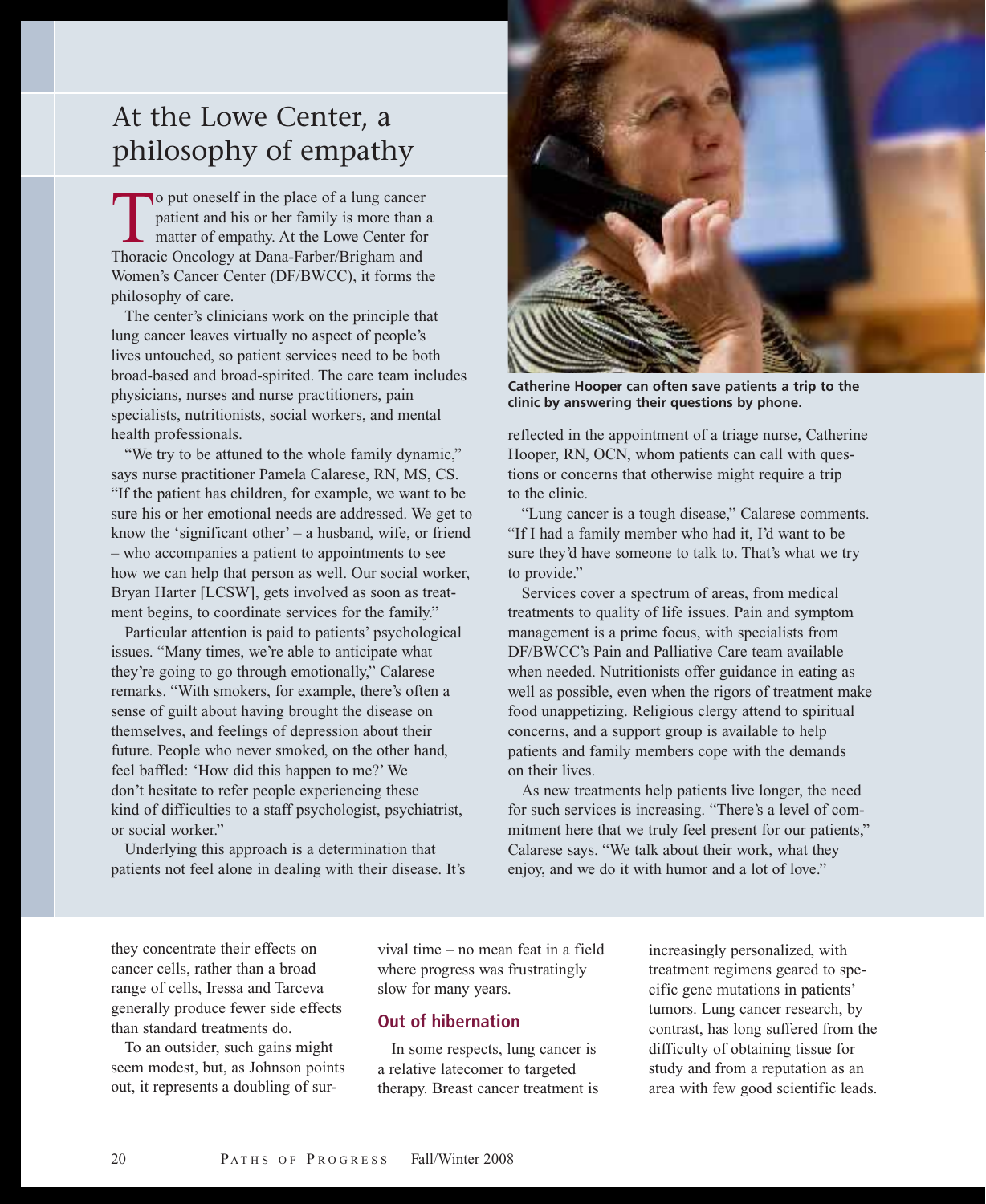The discovery of NSCLC's molecular vulnerability has given the field fresh energy, by essentially mapping a route toward the development of new gene-oriented therapies. At Dana-Farber, Johnson has assembled a team of scientists to carry the process from start to finish. Meyerson is leading the effort to scan tumor tissue for potential cancer genes; Kwok-kin Wong, MD, PhD, is conducting tests in laboratory cell cultures and mice to determine if abnormalities in those genes are indeed linked to cancer; and Pasi Jänne is studying the effectiveness of therapies for such target genes in patients.

The goal, as Johnson puts it, is to "chip away at the problem of nonsmall cell lung cancer" by finding and defeating additional genes linked to the disease. Chances are, each of these genes will be responsible for only a small percentage of NSCLC cases – perhaps just 2 percent or 3 percent – but cumulatively they may affect a quarter of all patients with the disease.

"We want to make it routine to test patients' tumors for known mutations, so their treatment can be tailored to their specific abnormalities," Johnson says. Some of those therapies may already be "on the shelf" – used for other diseases and therefore readily available.

Dana-Farber researchers are currently on the trail of several NSCLC-linked genetic abnormalities – instances of misspellings of a gene's chemical code, or cases where a gene is overcopied or stuck in the wrong portion of a chromosome. In some instances, these same abnormalities are found in

other cancers for which drugs are available, raising the possibility that they'll work in certain non-small cell lung tumors as well.

Meyerson is co-leader of a group that has sequenced more than 600 genes in almost 200 lung cancers known as adenocarcinomas, and has discovered more than 15 significant new mutated genes. "In this one survey, we have more than doubled the number of known genes whose mutation can lead to lung cancer," Meyerson says.

Dana-Farber scientists also have been the first to show how NSCLC cells gain the ability to shrug off Iressa or Tarceva and resume their rampant growth. In one study, Jänne and colleagues found that after a year of Iressa or Tarceva use, 50 percent of patients acquire an

additional mutation, and 20 percent have an overcopying, or "amplification," of genes, which loosens the drugs' grip on their runaway growth. "We're at work on a second generation of EGFR inhibitors that circumvent the problem of resistance," Jänne says.

"Today, we can identify the genes driving tumor growth in a substantial portion of non-small cell lung cancer patients," observes Wong. "The first challenge is to devise successful treatments keyed to those genes. The other is to find additional genetic culprits." Wong admits that these mutations already linked to the disease may be the easiest to find – "low hanging fruit," as they're called – and that additional ones may be more elusive. But, he adds, "There is a lot of low-hanging fruit."



**Matthew Meyerson leads efforts to probe lung tumors for abnormal genes linked to cancer.**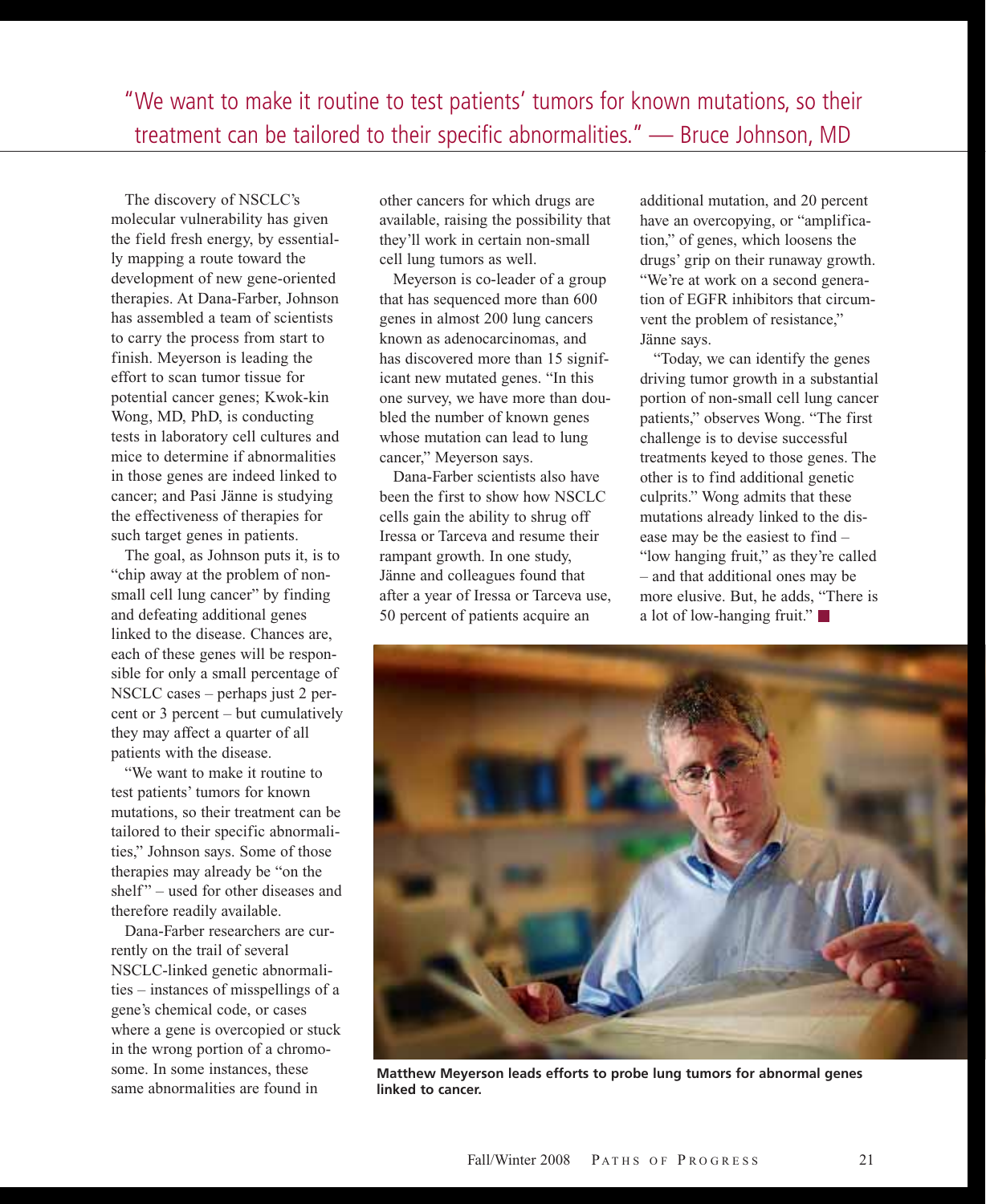# Leading the way

Council members spread the message of patient-centered care

By Christine Cleary

**Two-time cancer survivor Kari Dudley (right) is organizing a speakers' bureau to manage speaking requests for survivors such as Martha Hayward.**

When breast cancer survivor Martha Hayward<br>gives talks at other<br>organizations about Dana-Farber's vivor Martha Hayward gives talks at other patient-centered approach to care, her audience is often surprised when she steps up to the microphone. "They are not used to hearing from an actual patient," explains Hayward. "It's not until I go elsewhere that I realize how unusual our style is here."

Hayward is a member of the Adult Patient and Family Advisory Council (PFAC) at Dana-Farber/ Brigham and Women's Cancer Center (DF/BWCC), which, along with the pediatric PFAC, is at the heart of the Institute's patientcentered philosophy. For the last 10 years, the adult council has addressed the care provided through DF/BWCC, while its pediatric counterpart, founded in 1999,

focuses on patients of Dana-Farber/ Children's Hospital Cancer Care.

Together, the councils give patients and families the opportunity to be leaders and educators, spreading the message of patientand family-centered care locally and internationally, and teaching staff members at all three partner hospitals what it means to be a patient. Advice from these groups is sought on nearly every important matter concerning patients and families, from shortening the time spent waiting to be seen by a clinician to helping plan clinics beyond the Longwood medical area.

#### **Patients as teachers**

In a traditional picture of health care, clinicians are on one team and patients on the other. The patients are physically and emotionally vulnerable, and doctors,

nurses, and other providers have the knowledge and skills to make them better. Dana-Farber works from a different paradigm, in which both sides have wisdom to impart. Patients are considered experts in being patients, and their perspectives make the organization better. "When I describe our Patient and Family Advisory Councils to colleagues outside Dana-Farber," says Janet Porter, PhD, DFCI's chief operating officer, "They ask, 'What do you call the patients and families who do this work?' And I say, 'I call them teachers.' They teach me what it means to be a cancer patient. As leaders, we have to be humble. Who am I to say what a cancer patient needs?"

Currently, advisory council members serve on more than 80 committees and project planning groups, making "Let's ask the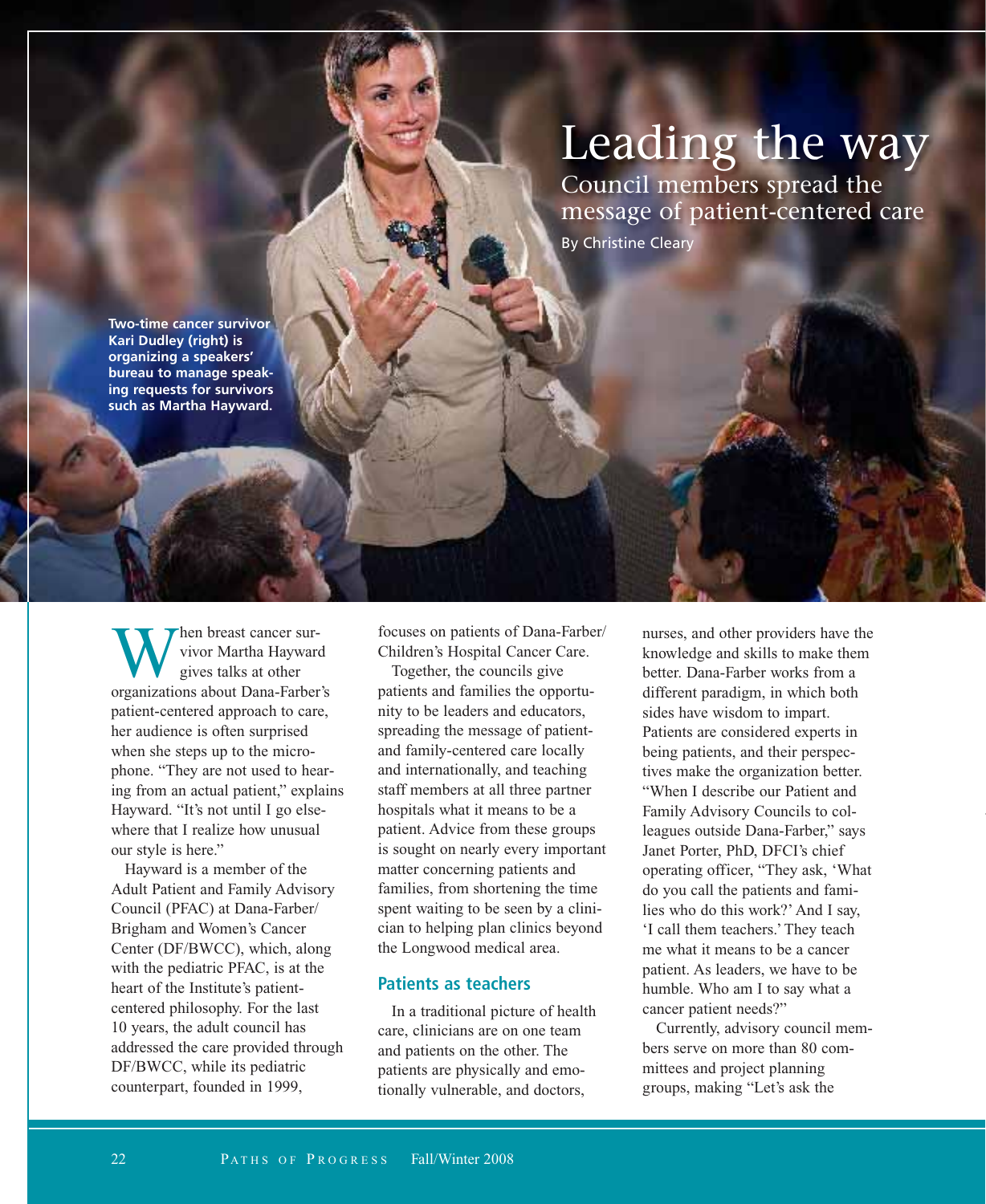**Andrew MacKinlay and his mom, Cyndi, give talks about what it's like to be a childhood cancer survivor.**

BARI

council" a common refrain among staffers planning clinical programs.

"To call them 'advisors' is not strong enough," points out Carolyn Hayes, PhD, RN, director of the Institute's Shapiro Center for Patients and Families. "They are

recipient of a Health Care Excellence Award by Blue Cross Blue Shield of Massachusetts, cited as a leader in engaging and empowering patients in every aspect of care. (See story on page 3.)

"Visitors are astonished that we

**Caroline and Mike Rider find time to serve on the pediatric council despite their busy family life.**

528 a.

design of our new Yawkey Center for Cancer Care," she recalls, "someone asked, 'Isn't it exhausting to ask patients and families every time you do something?' I said, 'No, it's easier, because then you are more likely to get it right.'"

### "They teach me what it means to be a cancer patient." — Janet Porter, PhD

not on the sidelines offering their opinions. They often work so hard we have to remind ourselves that they are volunteers, not employees.

"I consider myself to be patientcentered," adds Hayes, "yet the council members always teach me something I didn't know."

Increasingly, health care leaders beyond Dana-Farber are recognizing the importance of this patientcentered approach. Dana-Farber was recently named the second annual

include patients and families in meetings where we talk about sensitive subjects such as medical errors, and seek their help in enhancing our patient safety programs," Porter says. She often cites her surprise and delight that the search committee for her position as chief operating officer included a patient, who fired tough questions during the interview process.

"After a recent speech I gave about patient involvement in the

#### **Ambassadors for care**

Council members are frequently invited to speak at health care organizations and conferences in New England and beyond about such topics as teen and young adult cancer survivorship, patient safety, and how to create a patient-centered model of care. They teach staff, other patients, and other organizations, and their engagements are so frequent that council member Kari Dudley is formalizing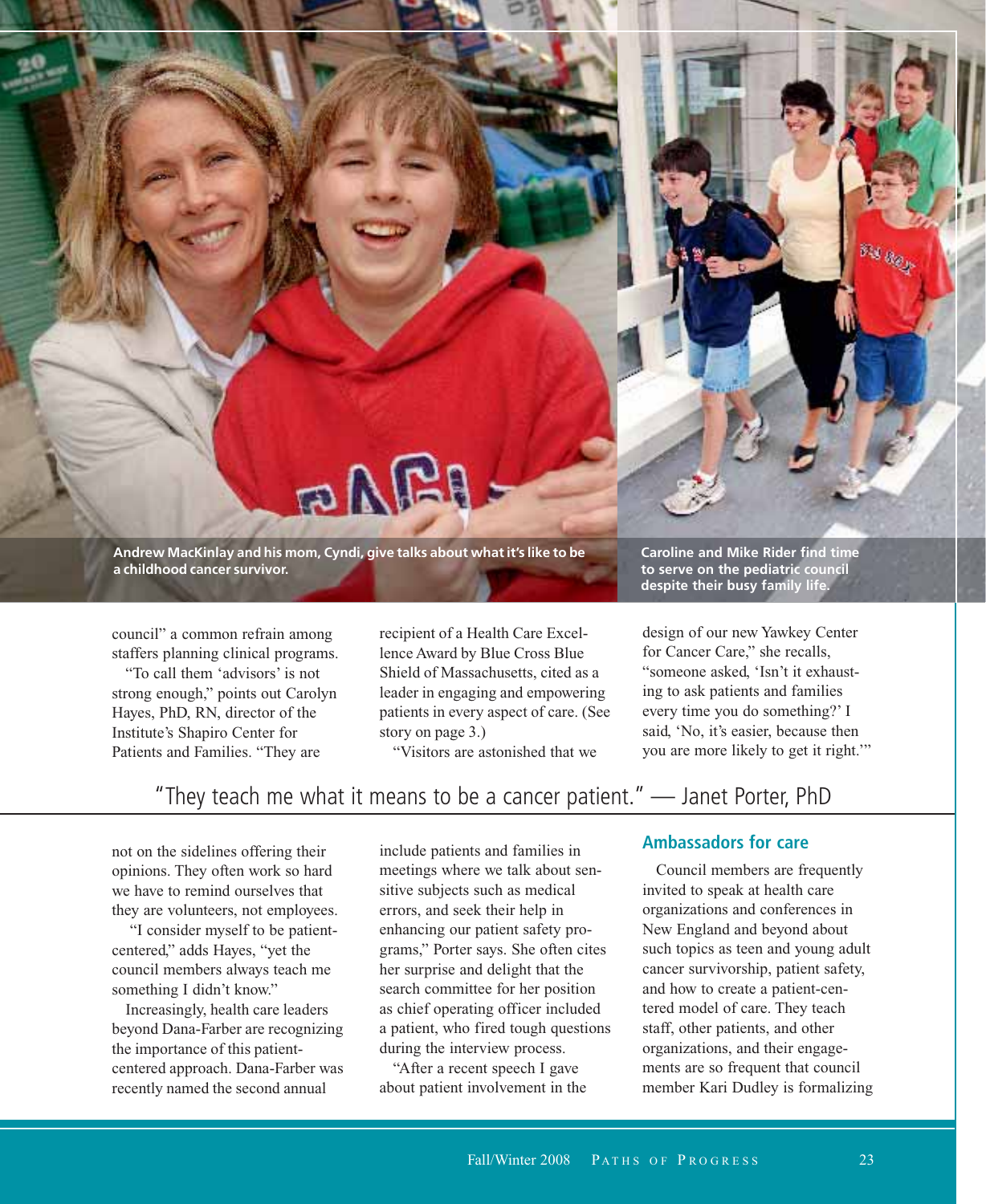

**Leukemia patient and PFAC member Anne Hristov reviews Yawkey Center for Cancer Care plans.**

a speakers' bureau to respond to requests, seek new opportunities, and offer training to speakers.

"We invited two council members to speak to our board of directors, and we were impressed by the fact that patients and families really do work in partnership with hospital leaders in every aspect of care," says Julie Rosen, executive director of the Kenneth B. Schwartz Center, an organization that strengthens the relationship between patients and caregivers, and helps caregivers provide compassionate health care.

Recently, Martha Hayward traveled to Irkutsk, Russia, with Yelena Wetherill, PhD, a Dana-Farber breast cancer researcher, to help teach women the value of early detection. Pediatric council cochair Eric Rodriguez is a popular speaker within and outside Dana-Farber, notably at the bi-annual Lance Armstrong Foundation summit. Rodriguez had a brain tumor behind his eye at age 15 and a subsequent cancer on his tongue at 26; despite a slight speech impairment, he's an eloquent and tireless advocate for teen and young adult patients and survivors.

Leukemia survivor Andrew MacKinlay, 15, whose mother Cyndi serves on the pediatric council, is also unafraid of the stage, speaking at various survivorship and fundraising events. "I try and let people know that if I can get through cancer, they can too, and my mom talks about the things a parent can do to help," says Andrew.

Many council members find the transformation from private cancer patient to public speaker to be very powerful. "Who knew that I would become an advocate for cancer patients worldwide?" said the late Scott Viera when his term as cochair ended in Jan. 2007. "I have had a chance to address a variety of audiences, from health care leaders to college students."

PFAC members are also leading the way on the legislative front. Thanks to an idea from adult council member Anne Hristov, patients and families can use a Web site to help influence cancer research and funding legislation (see page 25).

In addition, the council draws site visits from hospital representatives around the world, recently as farflung as Iceland, who are looking to study how the perspectives of patients and families are included in patient care planning.

#### **Personal growth, sense of community**

Giving back. Making a difference. Easing the next family's cancer journey. These reasons are often cited by "PFACers" for joining up. Once on board, they frequently discover another benefit – personal growth.

Many of the active or emeritus adult council members (30 in total)

are cancer survivors, several years past treatment, and feel that taking part helps them heal while they help others. Those who are retired or have a flexible work schedule can attend meetings or work as patient "rounders" in the clinics, gathering feedback from patients about their experience. Some even manage to serve during treatment; Dudley learned she had breast cancer after joining the council as a nine-year survivor of Hodgkin lymphoma, and Viera was receiving care for colon cancer while he was co-chair. "Scott would go straight from his infusion chair to a meeting," recalls Hayes.

The councils also give members a ready community of support. In a place that emphasizes cure and survival, both groups welcome the participation of families that have experienced bereavement. Former adult council co-chair Jim Stam lost his wife to cancer, and current pediatric co-chair Christine Reilly lost her 5-year-old son. "We see our lives not only in terms of what we lost, but what we were given," reflects Reilly, who published a brochure to guide friends of families whose children are facing the end of life.

Pediatric council members (eight active and four emeritus) often have to balance raising children, working, and tending to the needs of their young cancer patient or survivor. Some, such as Rodriguez, faced cancer themselves as kids, although most are parents who bring a special kind of fervor to their work.

"I notice as co-chair of the pediatric council that parents advocating for their children can be more passionate than patients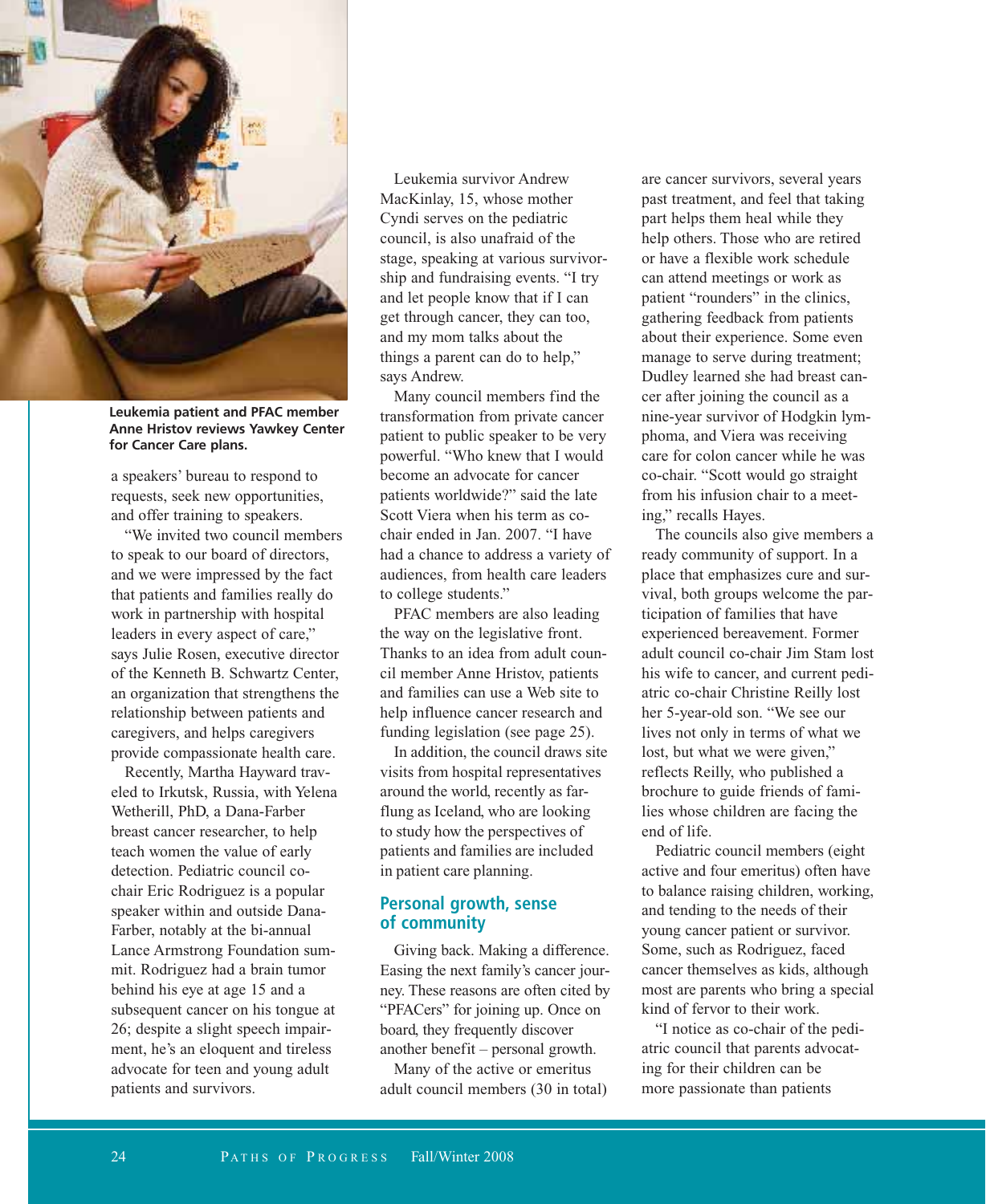### Helping patients support legislation that helps patients

**PFAC** members became "advocates for advocacy"<br>when they proposed a new way for patients and<br>families to support legislation related to cancer.<br>Launched this fall. Dana-Farber's Legislative Action when they proposed a new way for patients and families to support legislation related to cancer. Launched this fall, Dana-Farber's Legislative Action Network (LAN) helps patients, families, and staff members learn about bills and laws that affect them, and identifies ways they can voice their support or opposition.

Although the LAN will organize workshops and other learning opportunities, its chief instrument is an interactive Web site that highlights potential legislation or funding proposals that affect cancer patients. The site features current bills before the state and federal legislatures, such as a proposal for Medicare to cover the treatment summaries and follow-up care plans needed by cancer survivors. Visitors can express their opinions online, make a phone call, send an e-mail, join a rally, or even show up at their state capitol building to give testimony.

The LAN's goal is to provide visitors with the basics of advocating for public policy initiatives that help people with cancer, and offer resources to help them get involved in whatever capacity they feel most comfortable. "It's important for people to understand that they don't need special training or a degree in political science," says Anne Hristov, an attorney and member of

the Adult Patient and Family Advisory Council (PFAC) of Dana-Farber/Brigham and Women's Cancer Center. "All you need to get involved is your story, your personal experience, and your commitment to fighting for improvements in cancer care and funding."

The formation of the network is a striking example of the powerful impact that the PFACs can have. "I was familiar with the importance of legislative advocacy through some other organizations such as the Leukemia and Lymphoma Society, and felt that Dana-Farber should have a mechanism for involving patients and families," says Hristov. "It's a way for them to make a difference if they are not in a position to give money or volunteer."

Hristov met with Anne Levine, Dana-Farber's vice president for External Affairs, who was open to the idea; she then wrote a proposal, teamed up with Eric Rodriguez from the pediatric PFAC, and the project began to take shape as a joint effort from both councils.

"When it comes to ensuring that programs, policies, and funding are aimed at cancer prevention, treatment, research, and survivorship, the message is more powerful when legislators and other policymakers hear from those who are directly affected," says Levine.

For more information on the LAN, visit *www.danafarber.org/legislative-action-network.*

advocating for themselves," explains Rodriguez. "Many parents want to make specific improvements to benefit their own child or other families."

For many, that is an integral part of why they serve on the council. Mike and Caroline Rider, whose 5-year-old son, Charlie, is a leukemia patient, have two tangible goals. Mike wants to help create a chart for families to track their children's medications, and Caroline is leading the effort to install lockers in the Jimmy Fund Clinic for families to store their possessions. "When you spend the day in the clinic with your sick child and his or her healthy siblings, you have a lot of stuff –

coats, snacks, games, homework – especially in winter," Caroline explains. "Right now, we have to drag everything around."

Even with Charlie in treatment and two older sons at home, the Riders make time for council meetings and related volunteer projects. "We don't have deep pockets, so we are willing to give our time to repay the place that saved our child's life," says Caroline.

Both councils are occasionally rocked by the deaths that inevitably occur among a community of cancer patients and survivors. Last year, Jessie Doktor, a 12-year-old leukemia patient and daughter of a pediatric council alumna, passed away, and the adult group lost Viera, 44, who brought his stamina as a former wrestler to his many roles: husband, father of two young daughters, college coach, full-time retail manager, and cancer patient.

Despite their achievements, the rotating members of the councils continually find new things to work on. "There can always be improvement," says Hristov. "Just when you think things are good enough, you should question yourself." As the Patient and Family Advisory Councils celebrate their 10th anniversary, they will continue to spread the message of patient-centered care so that others can have the same success.

To learn more, visit *www.danafarber.org/pat/pfac.*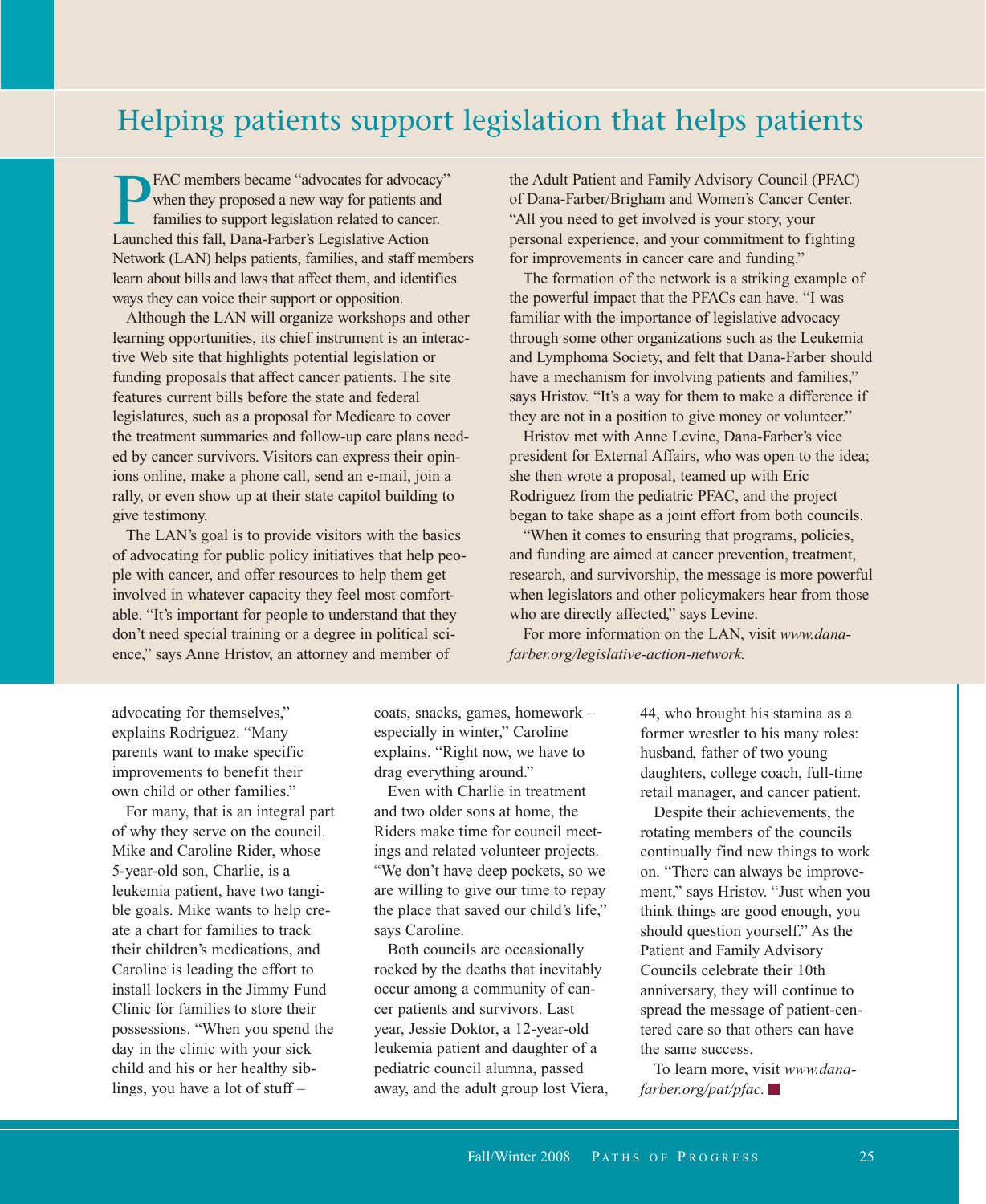# **Journey** to the **Center** of **Diagnosis** By Prashant Nair

**I** n August 2007, Betsy Grant, a 33-year-old marketing employee from Holliston, Mass., began to experience worrisome symptoms. She described some of them – nausea, moodiness, and menstrual disruptions – to her gynecologist, who suspected that Grant's hormone levels were awry, possibly due to a non-invasive and easily managed growth on her pituitary gland. A magnetic resonance imaging (MRI) scan revealed something far more serious – a brain tumor.

Neurosurgeons at Dana-Farber/ Brigham and Women's Cancer Center (DF/BWCC) removed a lozenge-sized tumor from the right frontal lobe of Grant's brain, diagnosed the next week as a grade II oligoastrocytoma – a brain tumor with a tendency to recur. In the days that followed, scientists at Dana-Farber and Brigham and Women's Hospital (BWH) ran a series of molecular tests, some of which were developed by DF/BWCC neuropathologist Keith Ligon, MD, PhD, which showed that some of Grant's cells were positive for OLIG2 and CD68 – both proteins used for molecular cancer diagnosis.

Based on the clinical characteristics of Grant's tumor, DF/BWCC oncologist Andrew Norden, MD, suggested trying an experimental drug called vorinostat, in addition to

**Different-colored chemical stains applied to thin slices of tissue show whether cells are normal or cancerous.**

a standard drug and radiation. Norden hopes that vorinostat, which has shown promise in treating some brain tumors, will "silence" the action of certain enzymes that prod Grant's tumor cells to grow unchecked. Grant says, "I'm happy to know that, if this medication gets approved, it would not only benefit me but other people, too."

#### **A vital partnership**

With such precisely targeted drugs, Dana-Farber and BWH researchers are inching closer to the promise of personalized medicine – tailoring cancer therapies to the genetic makeup of individual patients and their cancers. To be successful, personalized medicine requires

**Samples from tumors removed by surgeons embark on a journey through diagnostic and research labs.**

**Slices of brain tumor are "snap-frozen" by pathologist's assistant Kristin Gill immediately after surgical removal at BWH.**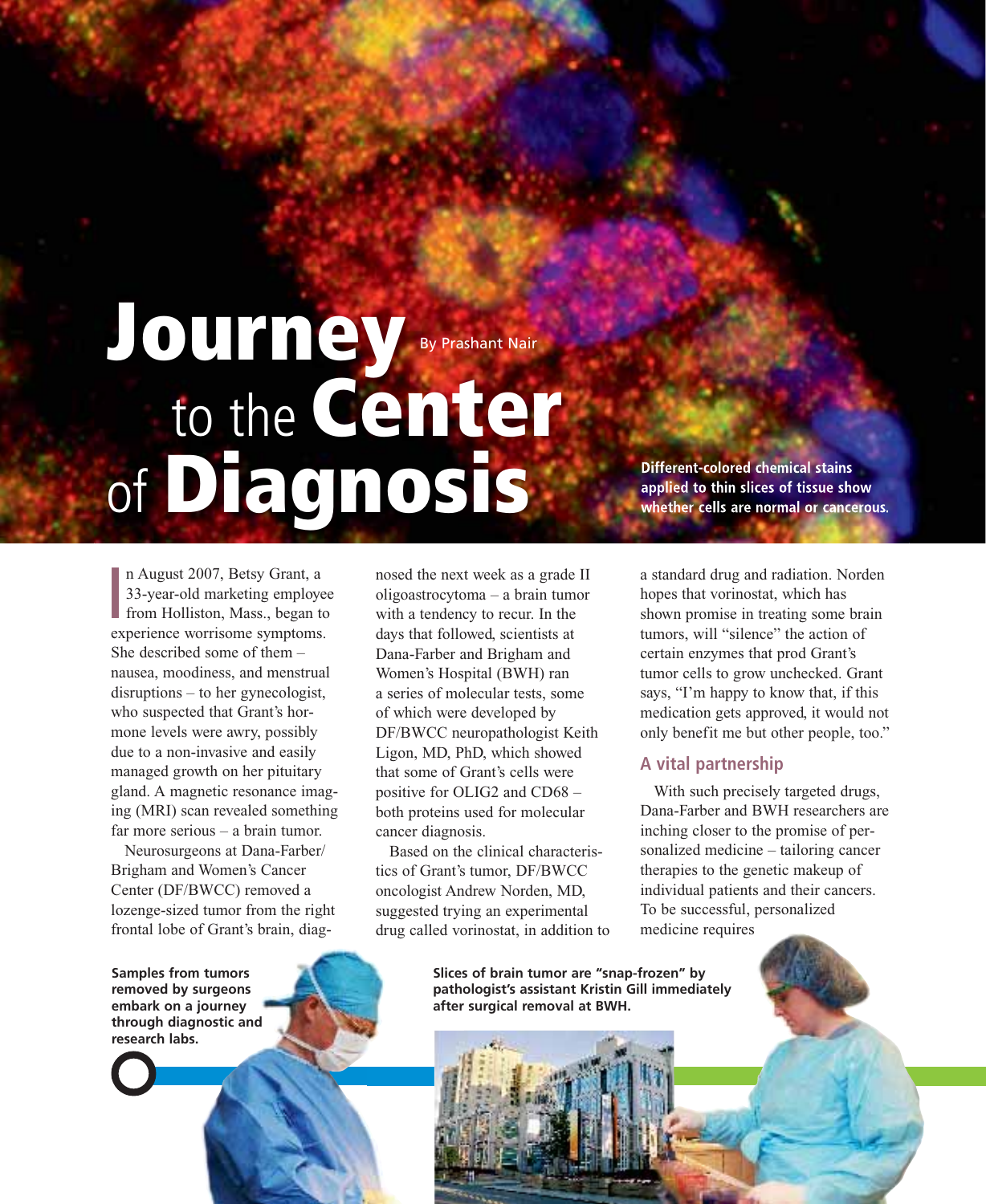"The pathologist's report lends credence to the oncologist's treatment decision. It's a vital partnership, right from the get-go." — Massimo Loda, MD

collaboration between scientists and clinical investigators located in labs at Dana-Farber and BWH.

To aid in that collaboration, Edward J. Benz Jr., MD, president of DFCI, and Michael Gimbrone Jr., MD, chairman of the pathology department at BWH, organized a task force on molecular pathology to explore personalized medicine for patients of DF/BWCC.

"Most people are not aware of the central role of pathology in categorizing tumors for treatment and in monitoring response to drugs – processes that cut to the heart of personalized cancer therapy," says DF/BWCC pathologist Massimo "Max" Loda, MD, who chairs the pathology task force with Janina Longtine, MD, co-director of the BWH Center for Advanced Molecular Diagnostics.

"The pathologist's report lends credence to the oncologist's treatment decision,"Loda adds. "It's a vital partnership, right fromthe get-go."

Pathology is a branch of medicine dedicated to the diagnosis of disease through the visual examination of cells, tissues, organs, and organ systems. Pathology services for DF/BWCC patients are provided through a lab at BWH. For research, Dana-Farber has opened a new Dana-Farber/Brigham and Women's Center for Molecular Oncologic Pathology (CMOP),

**Pathology resident Shakti Ramkissoon of BWH places samples into containers to be preserved.**

directed by Loda; though located at Dana-Farber, it is a joint venture.

At CMOP, researchers Loda, Ligon, Ronny Drapkin, MD, PhD, and Shuj Ogino, MD, PhD, are trying to shift the terrain in cancer diagnosis from traditional visual methods to sophisticated molecular analyses. "The effort has far-reaching implications for virtually every realm of cancer treatment," says neuropathologist Ligon.

#### **A tumor's journey**

Patients at DF/BWCC begin a journey that may include surgery, chemotherapy, and radiation. But few know that a little piece of their cancer goes on its very own journey.

*Spring 2008*. It's late on a Friday afternoon when a team of neurosurgeons removes a small section of tan-pink tumor from the right frontal lobe of a patient's brain. Although the surgery is meticulously calculated, the surgeons depend on the expertise of the attending neuropathologist to ensure that the tissue they removed came from the tumor. They await the pathologist's diagnosis as the tissue is brought from the operating room into a small sideroom.

This "frozen section room" is abuzz with activity, like a command center of residents hunched over

microscopes. Within minutes, a patholo-

gist's assistant snap-freezes the tumor, cuts a thin slice, and mounts it on a slide. The slide is then dipped in a series of glass beakers with dyes, an arrangement not unlike an artist's palette. The dyes, hematoxylin and eosin, stain different components of the tumor cells to make them more visible for neuropathologist Rebecca Folkerth, MD.

Folkerth enters the room, glasses perched like a pince-nez, with her pathology resident in tow. She peers into the microscope, looking for signs of malignancy. Dense, bluetinged blotches of tiny cell nuclei reveal telltale signs of runaway cell division. Blood vessels crisscross the tumor's crinkled landscape, indicating its greed for nutrients. Folkerth diagnoses the tumor as a likely high-grade astrocytoma – an aggressive, recurrent brain tumor. The pronouncement is preliminary, but it serves the surgeons' purpose; they remove the rest of the tumor, and the 58-year-old patient is later informed of the tentative diagnosis.

Before the tumor can continue its journey – to the histology room, to the CMOP at Dana-Farber, and to the molecular diagnostics lab at Brigham and Women's – Folkerth sets aside most or all of the tissue for overnight preparation in order to make an official diagnosis.

This process begins with Shakti Ramkissoon, MD, PhD, a pathology

**Stained samples reveal to an experienced pathologist the typical abnormalities of cancer cells.**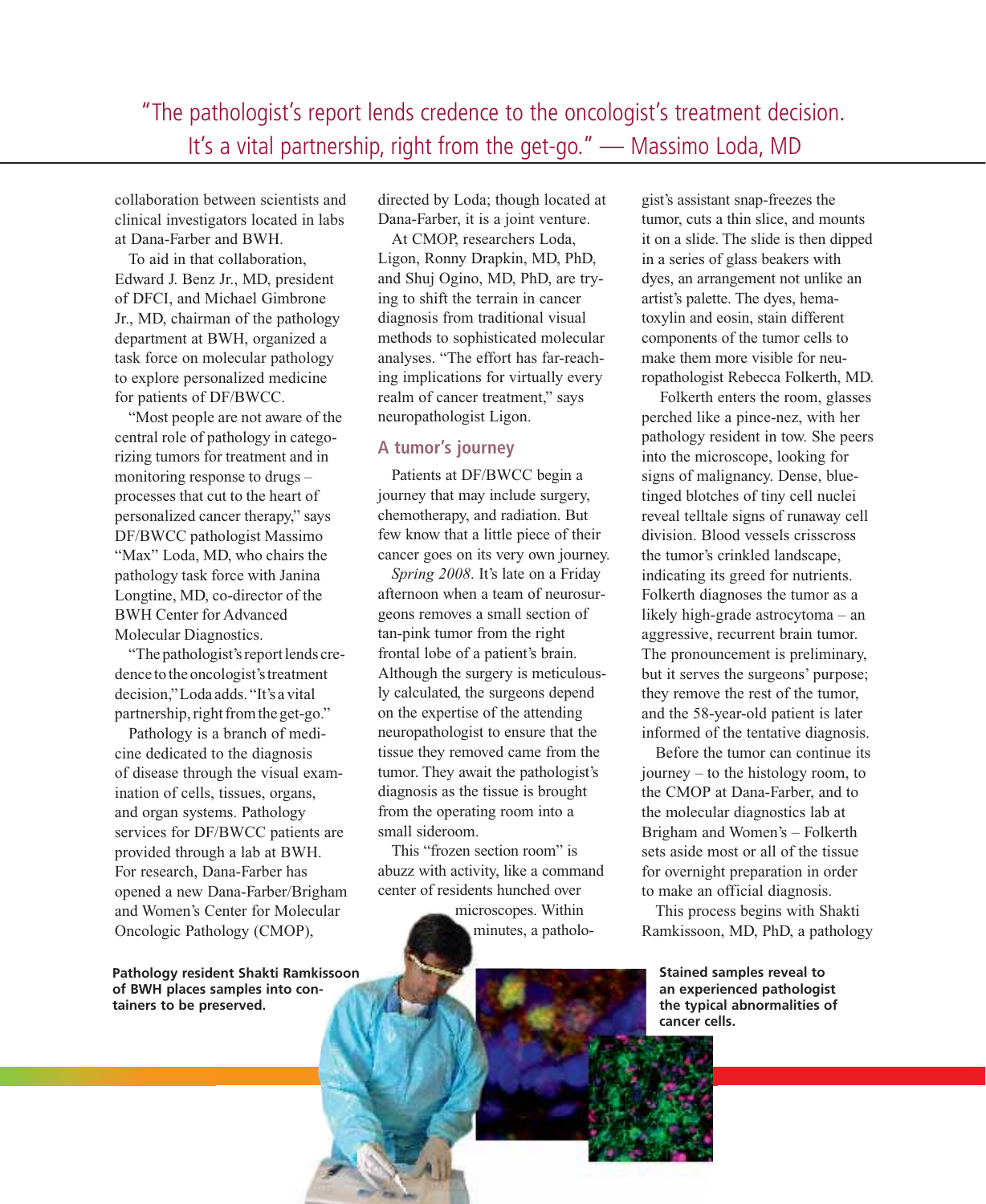

**brain tumor, enjoys the view with her mother, Barbie.**

resident, who "fixes" the tumor by bathing it in formalin to ensure that its features remain intact. He then places bits in small plastic receptacles and loads them into a processing machine that dehydrates the tissue overnight.

The next morning, technicians in the histology room slice and stain thin sections before Folkerth and a small group of residents and fellows gather to determine the type and severity of the tumor. Folkerth scans the sections, detecting abnormalities an untrained eye might miss. She notices a spike in cell density, a sign of frenetic cell division, clumps of calcium typical of certain brain tumors, flecks of red spotting that indicate thickened blood vessel walls, and branching thickets of blood vessels where there should be only a few, if any. Folkerth also detects signs of infiltration – tumor cells have diffused through the brain to wreak even more havoc.

A pathologist's work, Folkerth explains, is to describe in detail the characteristics of every

28 P ATHS OF P ROGERS FALL/WINDS FALL/WINDS FALL/WINDS FALL/WINDS

sample, combine that description with knowledge, and decide what additional tests are needed to clinch the diagnosis. From this final pathology report, the oncologist discusses the findings and treatment options with the patient. Herein ends one leg of the tumor's journey through the pathologists' workshop.

A second part of the journey began earlier, back in the frozen section room. If enough tissue is available, a tiny portion will be saved for researchers at Dana-Farber, where the scientists examine the tissue for clues that might guide treatment.

#### **The research side**

The Center for Molecular Oncologic Pathology is a veritable jungle of high-tech instruments, extending the length of the second floor of Dana-Farber's Jimmy Fund Building. "Our goal is to marry clinical pathology, currently used to

**BWH pathologist Rebecca** leopard skin, and reveal the **BWH** pathologist Rebecca **Folkerth (center, in lab coat) interprets a stained brain slice.**

> **Pathology researchers (l-r) Keith Ligon, Max Loda, and Matthew Theisen**

diagnose patients, with research pathology performed at CMOP. That marriage is likely to shape the future diagnosis and treatment of cancer," says Ligon, who pioneered the use of OLIG2 as a diagnostic indicator of brain tumors. Today, the test is a component of clinical diagnosis for many DF/BWCC patients.

Microscopes, array scanners, laser devices, and cutting instruments compete for space in bays occupied by technicians, postdoctoral fellows, and graduate students. Matthew Theisen, a technician in Ligon's lab, cuts the tiny, buff-colored sample from the operating room into fine bits, some of which he grows in a nutrient-rich slurry. This mixture prods the tumor stem cells – a small group of perpetually dividing cells purported to fuel the cancer – to grow into tiny spheres that can be studied in the lab two weeks later.

At that time, Theisen looks for molecular markers that define the tumor. These markers include EGFR, a growth-signaling protein implicated in many cancers; OLIG2, a marker for cancer stem cells; and KI67, a protein that reveals accelerated cell division. Seen through the microscope, these proteins look like magnified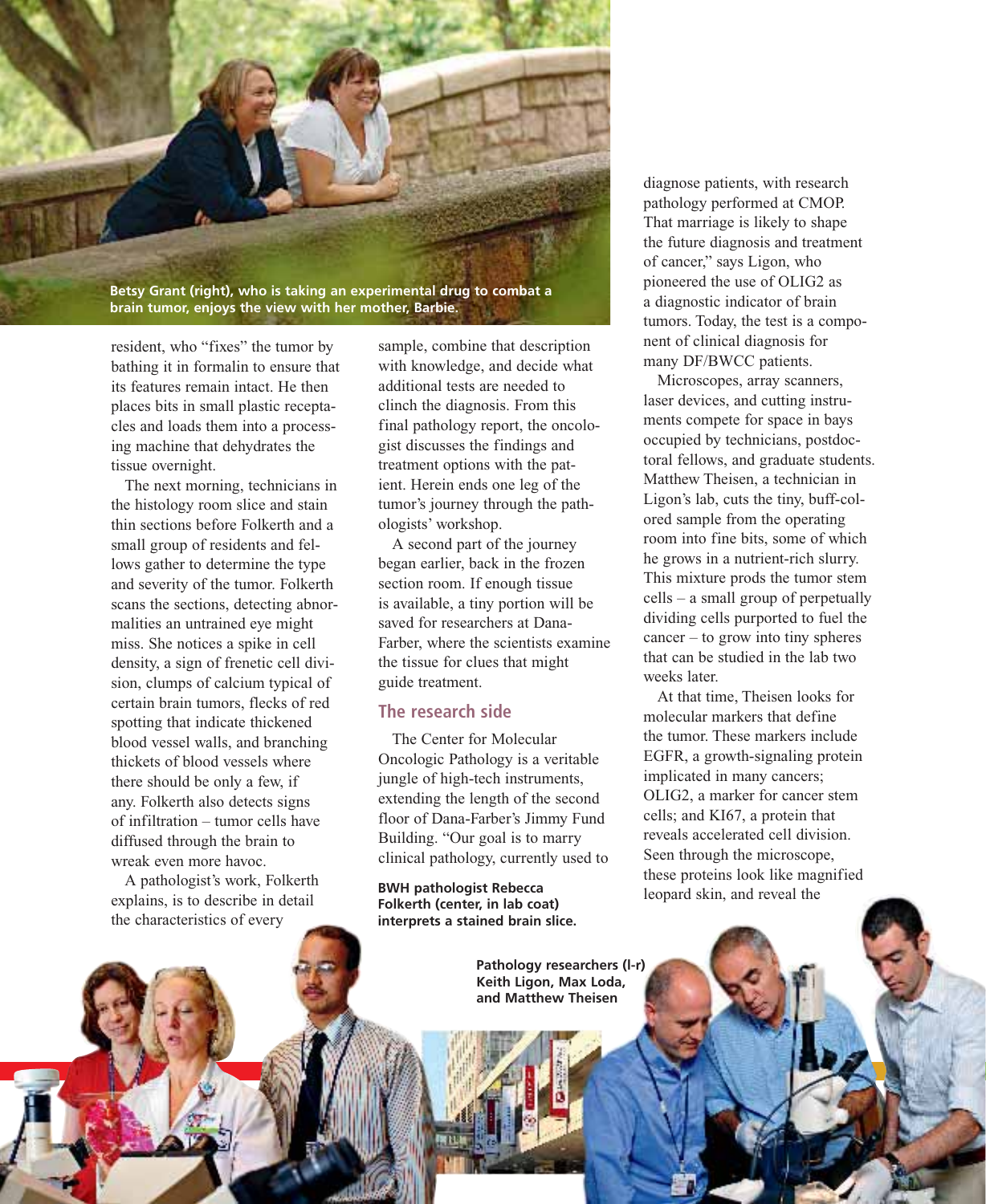tumor's aggressiveness. Theisen detects signs of rampant cell division and cues suggesting how that growth might be slowed or stopped.

Other clues come from more involved CMOP techniques, such as array CGH (comparative genomic hybridization), which singles out hyperactive and underperforming genes. Tissue microarrays can be used to simultaneously probe multiple samples for cancer-indicating proteins. Laser capture microdissection uses a focused laser beam to isolate suspicious

thought to keep brain tumor stem cells from maturing into adult brain cells. Blocking these factors, Idbaih surmises, will slam the brakes on tumor growth in patients.

Extending the effort to use the data generated at the CMOP, Claire Sauvageot, PhD, a scientist in the laboratory of neurobiologist Charles Stiles, PhD, tests drugs from pharmaceutical companies on cells grown in labs and in mice.

"With glioblastoma, we know some of the molecular defects that cause the tumor cells to become

At the lab, a technique called MGMT methylation analysis aims to determine which patients might benefit from the cancer drug Temodar®. Jesse Ladner, a wiry, soft-spoken technologist, analyzes the sample using a technique that distinguishes methylated DNA – which is attached to a chemical molecule known as a methyl group – from unmethylated DNA. Methylation of *MGMT*, a specific gene on the DNA, "silences" that gene, which might allow Temodar to kill tumor cells effectively.

"The pathologist is right at the center of personalized medicine, and the task force is aimed at making sure we're at the absolute cutting edge of expertise." — DFCI President Edward J. Benz Jr., MD

parts of the tumor and air-lift them onto a receptacle for further tests.

#### **Beyond diagnosis**

CMOP scientists go beyond molecular diagnosis to help inform treatment options. For example, they are developing techniques that sabotage cancer genes to keep tumor growth in check. Ahmed Idbaih, MD, PhD, a postdoc in Ligon's lab, uses molecules, called small interfering RNAs (chemical cousins of DNA), to switch off the production of proteins, called transcription factors, which are

malignant, so we test small-molecule inhibitors against them," Sauvageot says. Using the genetic clues gleaned from the analyses done by Ligon's group, Sauvageot determines whether the inhibitors might kill brain tumor cells of a certain genetic stripe. "That's the idea of targeted therapeutics. If we see something promising, we move it rapidly to clinical trials for gliomas," she says.

Besides going to CMOP, the sample also goes to the Molecular Diagnostics lab at BWH. Tests there pinpoint genetic defects in tumors, which might aid diagnosis and treatment decisions.

Having provided a wealth of molecular information to guide treatment, the tumor's journey ends here. But the mission of the task force on molecular pathology has just begun.

"The pathologist is right at the center of personalized medicine, and the task force is aimed at making sure we're at the absolute cutting edge of expertise," says DFCI President Benz. As it seeks to develop custom-designed treatments for cancer, the task force is already on its way to harnessing pathology's potential.

**Making use of leads from CMOP studies of brain tumors, Claire Sauvageot in Charles Stiles' lab is testing drugs targeted to molecular defects in glioblastoma.**

Fally Winter 2008 P ATHS OF P ROGERS 2008 P ATHS OF P ROGERS 2008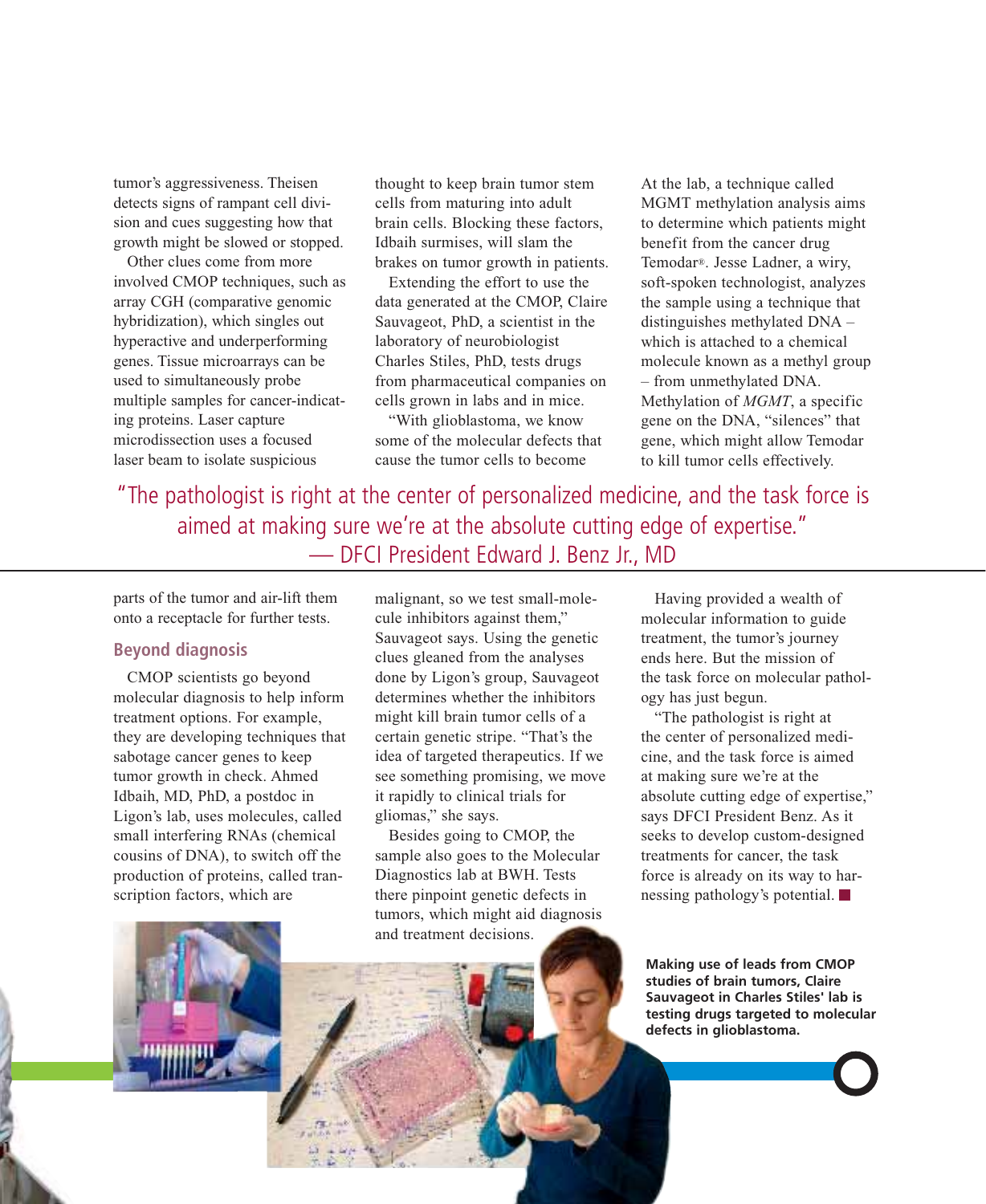## **First Person:** Cori Liptak, PhD

Pediatric Psychosocial Services

#### Edited by Dawn Stapleton

*Cori Liptak, PhD, discovered her interest in pediatric psychology following a summer internship at Columbus Children's Hospital in Ohio. Her path eventually led to Dana-Farber, where in 2002 she began a two-year fellowship in pediatric neuro-oncology. Liptak loved working with the patients and families and became a full-time staff member. Now one of the senior psychologists in the Division of Pediatric Psychosocial Services, she sees patients with many diseases, though she specializes in pediatric neuro-oncology and survivorship issues. Her role is diverse and the days sometimes unpredictable – just the way she likes them. Liptak views her work with families as a privilege, establishing relationships with patients and allowing them direct involvement with the medical team.*

*The multidisciplinary division, made up of psychologists, social workers, resource specialists, and school liaison personnel, provides a wide range of services and support to pediatric cancer patients and their families. This includes play therapy, behavioral therapy, such as techniques to manage pain and anxiety, parent guidance, school consultations, and communication with the medical teams at Dana-Farber and Children's Hospital Boston. The 27 person team is integral to the care people receive.*

*The emotional support offered through the division is available to all immediate family members. It*



**Cori Liptak, PhD, discusses her multifaceted role as a child psychologist and some of the "tools of the trade" that help her deliver care and support for her patients.**

*often includes parent guidance, helping parents maintain a routine at home, assessing how siblings are adjusting to the illness within the family, and helping parents manage the transitions between various hospital and clinic settings. Support extends beyond the immediate family and includes the patient's school team and classmates. Here, Liptak talks about the process a family goes through when a child is diag-*"

*nosed with cancer and the role of the psychosocial clinician.*

The minute a family hears the diagnosis 'Your child has cancer. Your child has a brain tumor,' their lives are irrevocably changed. An enormous emotional roller coaster begins that takes on different meaning depending on where people are in the process: diagnosis, treatment, or post-treatment.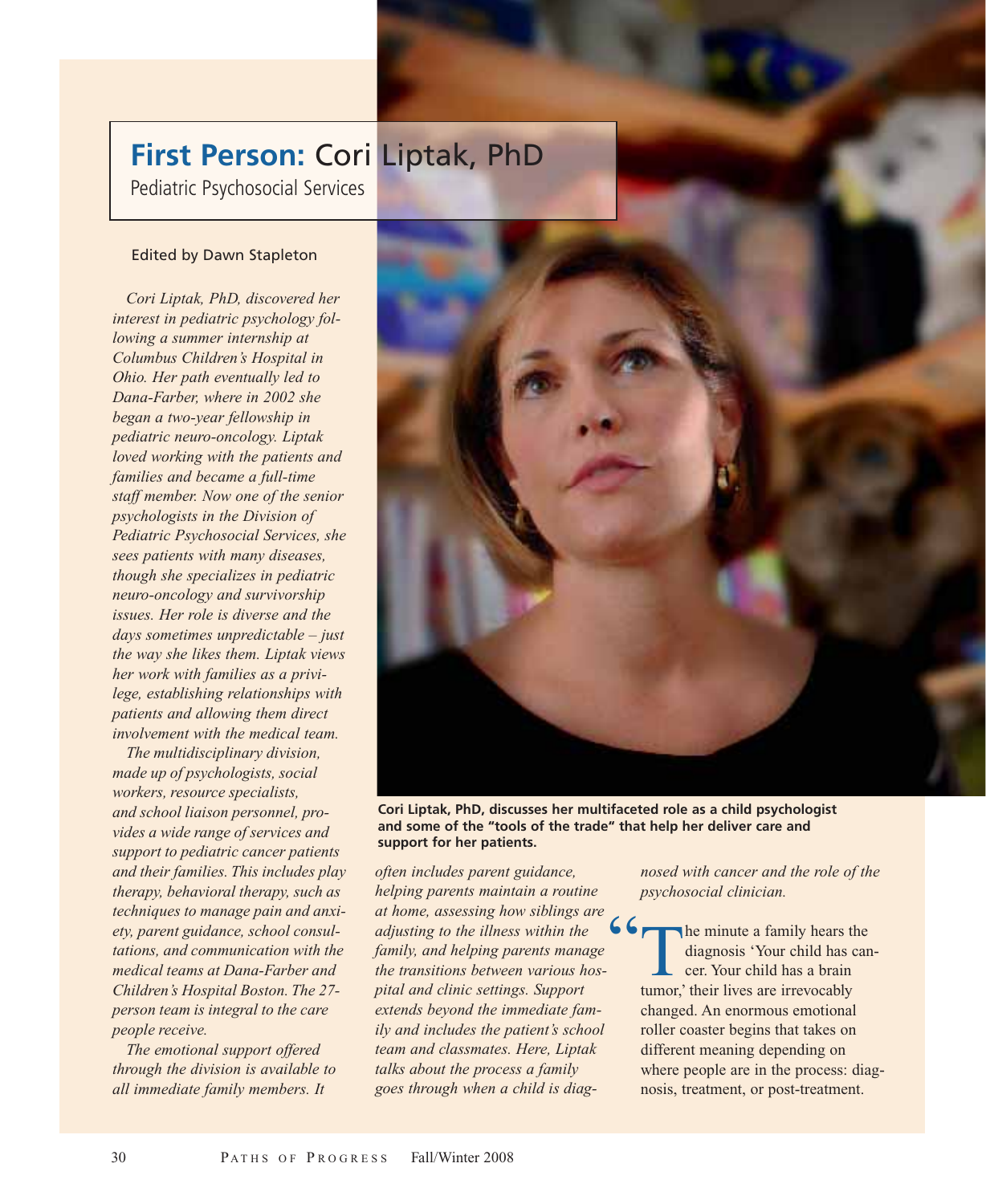When a child is diagnosed, the family goes through different phases. They wonder, 'How am I ever going to get through this?' They do, however, learn to manage. In pediatrics, all families are assigned to a psychosocial clinician right from the start to help them adjust to the new routine. Here, we recognize that the psychosocial care is critical to support a family in addition to the medical care.

Some people don't understand what we do because we do so many different things. We might be playing the card game Uno with a patient or helping him or her with a doll and medical kit. Play therapy is a proven research-based technique. There's therapeutic value in it, and it provides opportunities to learn about the patient, his or her behavior, and approach to social situations. Playing also gives children a little bit of control and encourages them to just be kids. It's reassuring because they think, 'If I can play, I'm okay.'

For example, I work with a 10 year-old girl who comes for weekly chemotherapy treatments. The possibility for mood and anxiety struggles is always present because of the demands of the treatment, and the weekly play therapy sessions can be very helpful during the course of a lengthy treatment day. She loves art and decided that we needed to make a portfolio of all the projects that we work on. This has provided a means to document her treatment journey and a vehicle to express her feelings about illness. For instance, we wrote a story about a sick centipede, and it was a beautiful way for her to express her struggles, needs, and worries. When

she is done with her treatment and walks out of Dana-Farber with her portfolio, she has something that will serve as a reminder of the work that she has done, the relationships formed, and how she can cope when things get difficult.

ability to cope, and that transfers over into his real-life experience.

There are other behavioral interventions that go beyond what happens in the clinic. For example, a child who had been sleeping in his own bed before he got sick may



Behavioral interventions also play a role in helping children master their situation medically. Sometimes they aren't sedated for difficult procedures, and they need to sit still, and we help them to get through it. We can do work ahead of time to help them prepare so they understand what their job is throughout the course of the procedure. They might say, 'Cori, I'm going to sit like a statue right now.' Anytime you get to witness a child using something you taught and be successful as a result, that's rewarding. For instance, when I use medical play with a child and see him stop giving the puppet lots of shots, and instead hear him say, 'We're now going to put on your magic cream. It's numbing and you're not going to feel a thing. Don't be scared!' I'm watching him evolve in his

all of a sudden want to sleep in his parents' bed. We help him work through that while encouraging families to continue to set limits. Upholding family rules and expectations is important; it encourages the child and family to have a regular routine – because that's what's going to be most helpful for him and the family.

We also address the complicated emotions that come with going through cancer treatment and handling side effects. And we give people an opportunity to talk about them and permission to not be okay all the time. That can be difficult, especially for adolescents. Their attitude can be, 'I've got it together. I don't need any help,' but when given the permission to "not be so fine," their walls come down, and you're able to learn what they really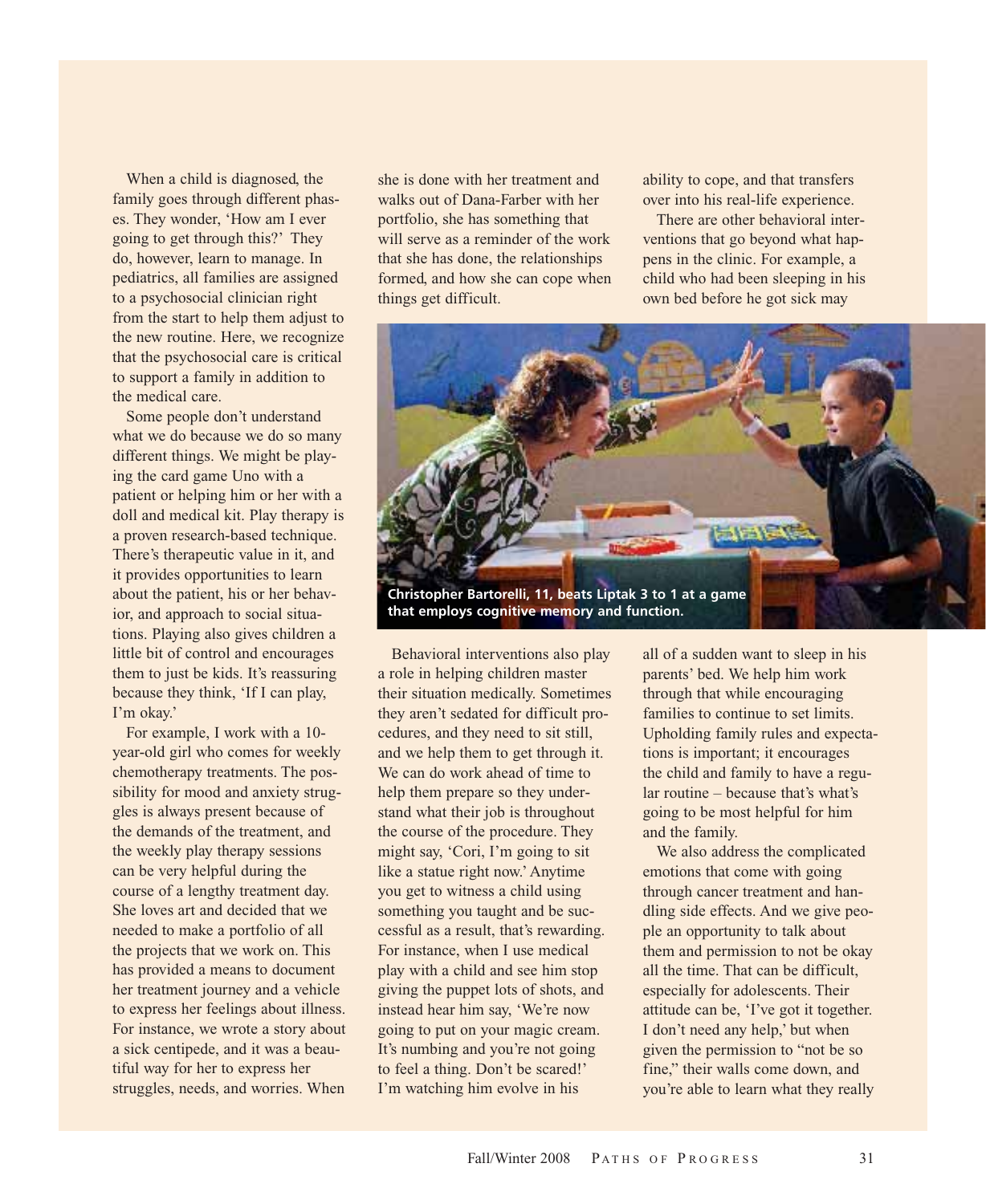### Survivorship and treatment completion poses its own set of challenges.

need that they haven't been able to ask for.

One of the biggest challenges is working with families around endof-life issues. It is important that patients and families have someone to talk to about difficult treatment decisions, as well as their hopes, fears, and wishes. This can be comforting for families as they focus on whatever time remains.

I worked with one young woman who had things she wanted to do

before she died, and we made a list: 'I want to go someplace with my friends, finish my scrapbook, get my room organized.' It's very simple, but it opened up a conversation about what was important to her. The list exercise also served as a concrete reminder that she had a choice about what her time was going to look like and provided her with a focus of how to get what she needed. It's special for family and friends to know that they helped



**Liptak engages Shayla Oliveira, 4, in medical play before her chemotherapy treatment.**

her accomplish items on that list. That carries meaning for them now that she's gone.

Conversely, survivorship and treatment completion poses its own set of challenges. Brain tumor survivors struggle with multiple medical, cognitive, and physical challenges. These impact school, work, and friendships; many struggle socially. To help meet some of these challenges, I've started a program called STEPS (Success Through Education, Psychosocial Support, and Socialization) that holds a dinner once a month for brain tumor survivors and their caregivers. Patients know that they're going to see people who are like them and understand what they're going through, which is what has made people come every month. As part of the program, we took a group of brain tumor survivors to Project Adventure, where they worked as a team to overcome challenging tasks like climbing a tree and walking across a wire. One girl who is legally blind wanted to try the task, and the group worked together to help her get up the ladder and to the tree. They did this solely with communication and absolute trust, and it was successful because they all really care for each other. These are people who have established friendships outside of Dana-Farber. Once you've seen a patient connect with another patient and be able to say, 'I have a friend who understands,' the power of that type of success goes beyond anything I can really describe." $\blacksquare$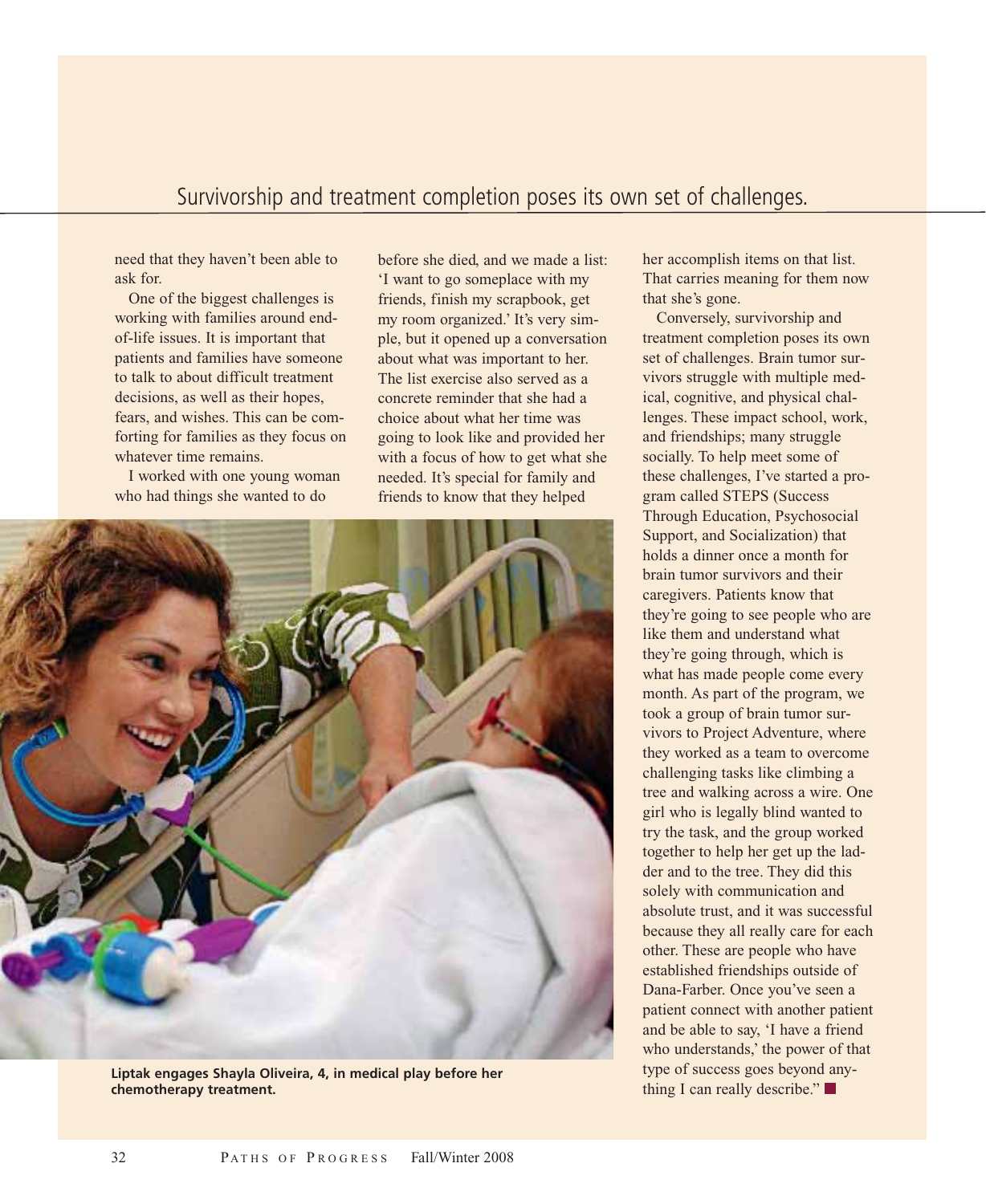#### **DANA-FARBER CANCER INSTITUTE ...**

"Dedicated to discovery ... committed to care" is the mission of Dana-Farber Cancer Institute (DFCI), described as one of the world's premier cancer centers by the National Cancer Institute. Founded in 1947 by Sidney Farber, MD, Dana-Farber is renowned for its unique blend of basic and clinical research and for using its discoveries to improve the treatment of adults and children with cancer and related diseases. It is a founding member of the Dana-Farber/Harvard Cancer Center – one of 41 nationally designated Comprehensive Cancer Centers. A teaching affiliate of Harvard Medical School, Dana-Farber is also one of 20 federal Centers for AIDS Research in the United States, and is consistently ranked one of the top cancer centers in the country by *U.S.News & World Report.* In addition, it has also earned "Magnet" status for excellence in nursing.

Dana-Farber partners with Brigham and Women's Hospital to deliver care for adults with cancer through Dana-Farber/Brigham and Women's Cancer Center. It also has a longstanding alliance with Children's Hospital Boston to care for pediatric cancer patients through Dana-Farber/Children's Hospital Cancer Care. By bringing together the strengths of three world-class institutions, these partnerships provide an exceptional level of care for cancer patients and their families.

#### **... AND THE JIMMY FUND**

The Jimmy Fund supports the fight against cancer at Dana-Farber, helping to raise both funds and the chances of survival for children and adults around the world. Named to protect the anonymity of one of Dr. Sidney Farber's young patients, the Jimmy Fund was established in 1948 by the Variety Children's Charity of New England in conjunction with the Boston Braves baseball team. Later adopted as the official cause of the Boston Red Sox, the Massachusetts Chiefs of Police Association, and the annual Pan-Massachusetts Challenge bikea-thon, the Jimmy Fund is widely regarded as "New England's favorite charity." Individual and corporate gifts, many of them collected through numerous annual Jimmy Fund events, have helped the organization generate hundreds of millions of dollars for cancer research and care at Dana-Farber over the decades.



Dedicated to Discovery...Committed to Care